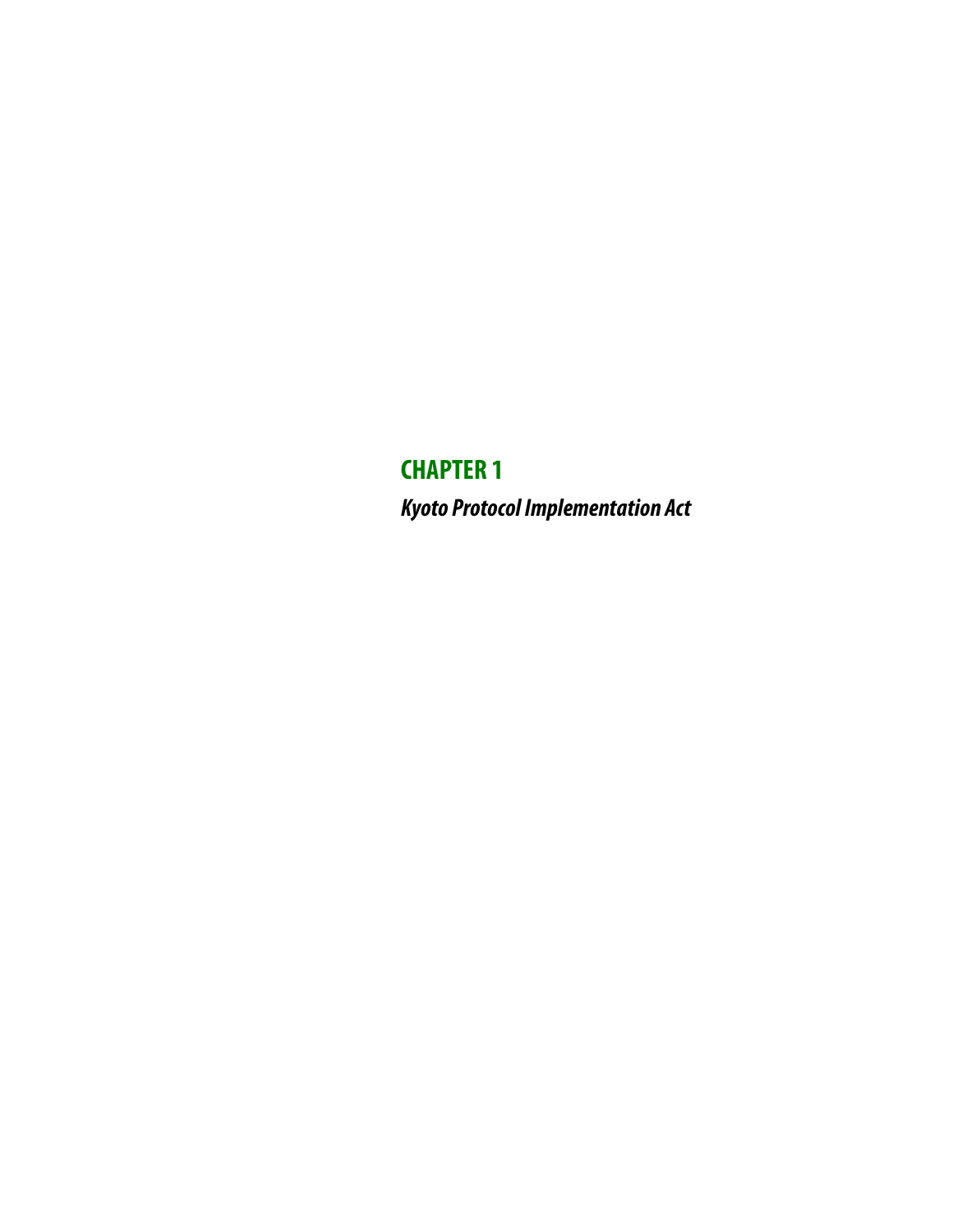The Report is available on our website at www.oag-bvg.gc.ca.

For copies of the Report or other Office of the Auditor General publications, contact

Office of the Auditor General of Canada Distribution Centre 240 Sparks Street Ottawa, Ontario K1A 0G6

Telephone: 613-952-0213, ext. 5000, or 1-888-761-5953 Fax: 613-943-5485 Hearing impaired only TTY: 613-954-8042 Email: distribution@oag-bvg.gc.ca

*Ce document est également publié en français.*

© Her Majesty the Queen in Right of Canada, represented by the Minister of Public Works and Government Services, 2012.

Cat. No. FA1-2/2012-1-1E-PDF ISBN 978-1-100-20539-7 ISSN 1495-0782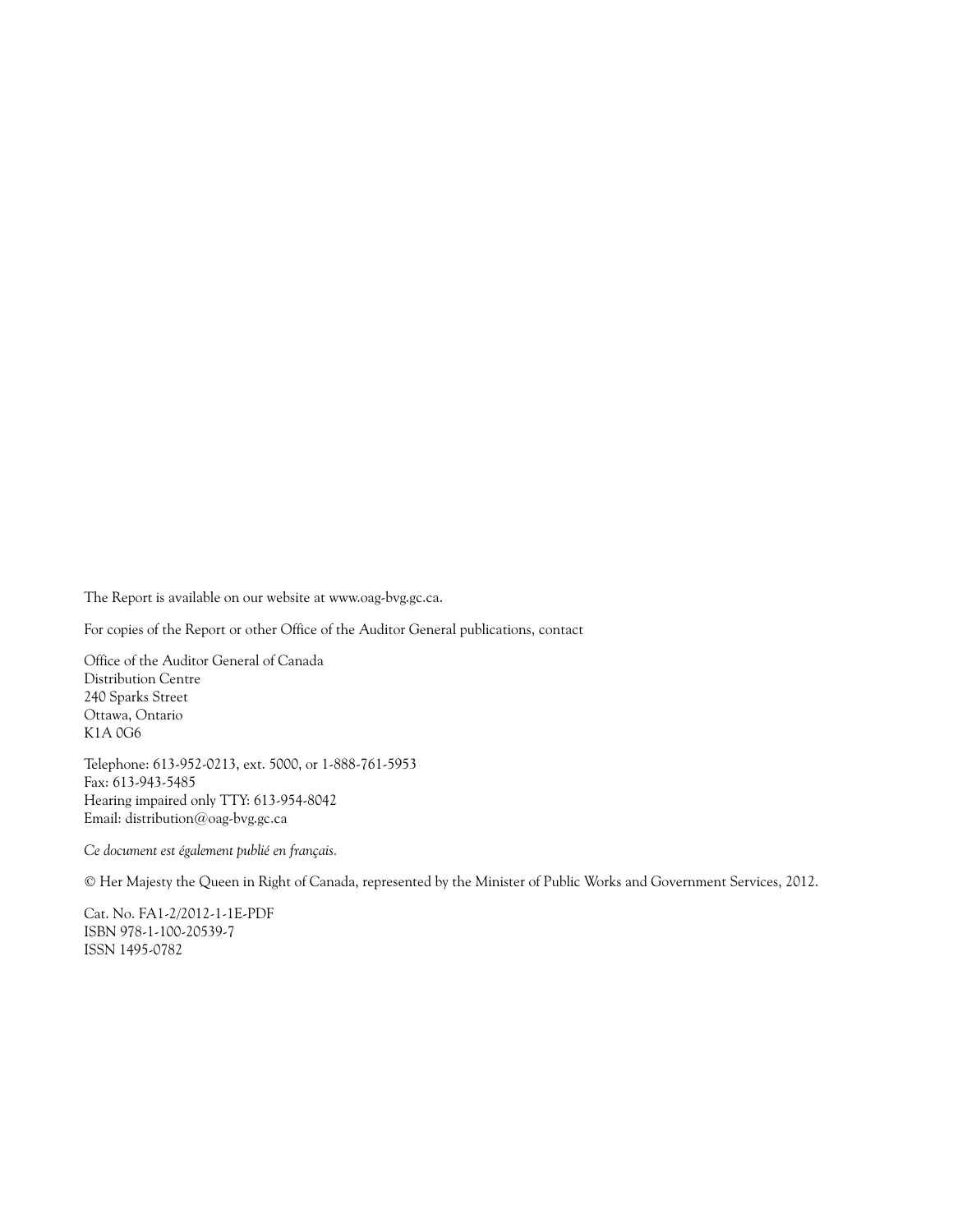# **Table of Contents**

| <b>Main Points</b>                                                                                                     | 13 |
|------------------------------------------------------------------------------------------------------------------------|----|
| <b>Introduction</b>                                                                                                    | 15 |
| Mandate of the Commissioner of the Environment and Sustainable Development                                             | 15 |
| <b>Observations</b>                                                                                                    | 16 |
| Climate change plan                                                                                                    | 16 |
| The 2011 climate change plan is more complete than previous plans                                                      | 16 |
| Environment Canada's 2011 climate change plan has not met the requirements of<br>the Kyoto Protocol Implementation Act | 20 |
| <b>Emissions target</b>                                                                                                | 21 |
| Canada will not meet its greenhouse gas emissions target initially agreed to under the Kyoto Protocol                  | 21 |
| <b>Conclusion</b>                                                                                                      | 22 |
| <b>About the Audit</b>                                                                                                 | 23 |
| <b>Appendix</b>                                                                                                        |    |
| List of all recommendations made in audits under the Kyoto Protocol Implementation Act                                 | 25 |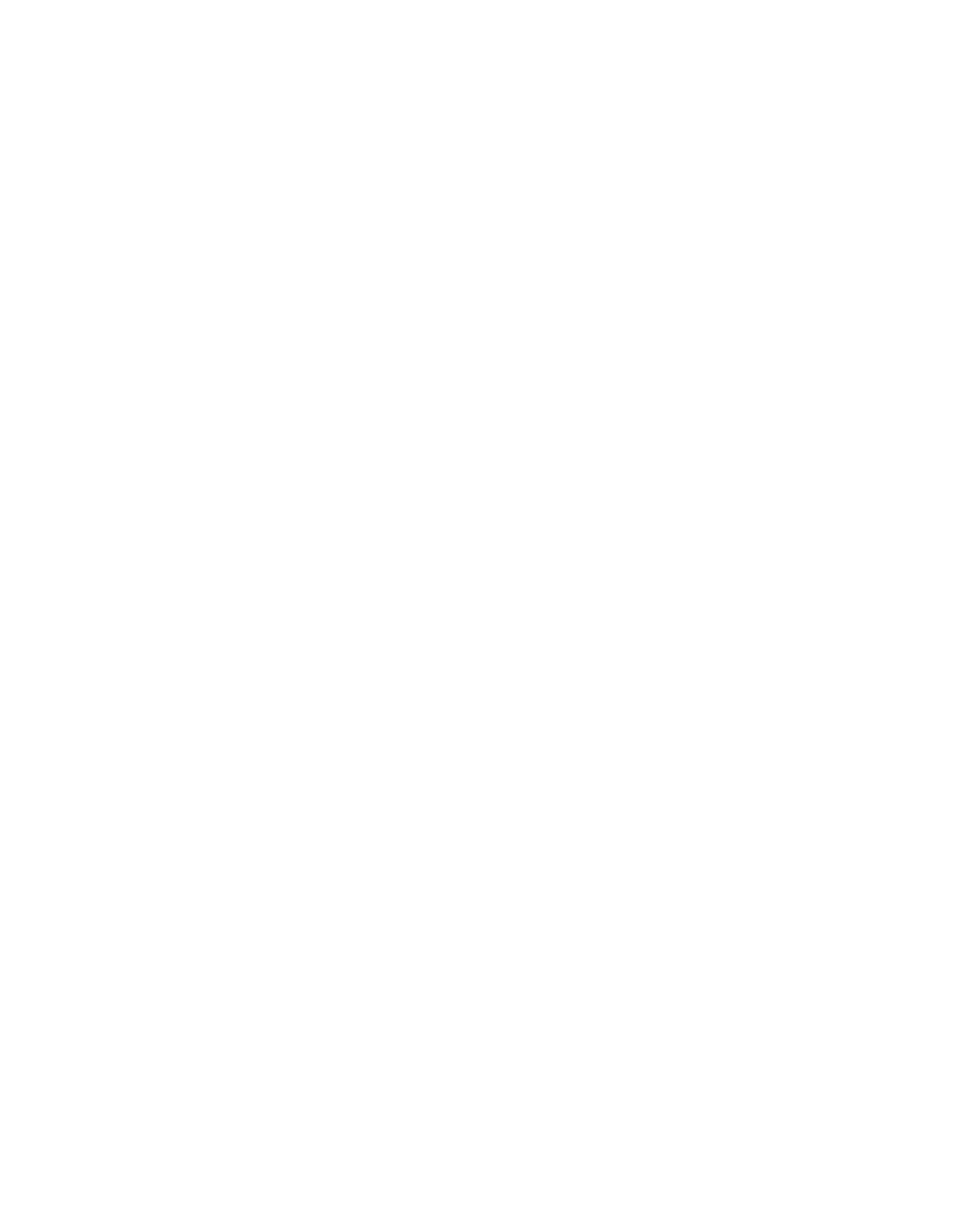# *Kyoto Protocol Implementation Act*

# <span id="page-4-0"></span>**Main Points**

| What we examined   | Parliament passed the Kyoto Protocol Implementation Act in 2007 to<br>ensure that Canada would take effective and timely action to meet<br>its commitments and obligations under the 1997 Kyoto Protocol.<br>The Act required that the government publish annual climate change<br>plans describing the measures it would take to achieve the Kyoto<br>Protocol target—that is, to reduce greenhouse gas (GHG) emissions<br>to an average of 6 percent below their 1990 level during the Kyoto<br>commitment period, from 2008 to 2012.                                                                                                                                                                                                                         |
|--------------------|-----------------------------------------------------------------------------------------------------------------------------------------------------------------------------------------------------------------------------------------------------------------------------------------------------------------------------------------------------------------------------------------------------------------------------------------------------------------------------------------------------------------------------------------------------------------------------------------------------------------------------------------------------------------------------------------------------------------------------------------------------------------|
|                    | Environment Canada is responsible for preparing the annual climate<br>change plans under the Kyoto Protocol Implementation Act; and<br>from 2007 to 2011, it published five plans. As the Act requires of the<br>Commissioner of the Environment and Sustainable Development,<br>we audited progress in implementing the government's climate change<br>plans and whether Canada is on track to meet its Kyoto Protocol<br>obligations. This report is our third and final audit under this mandate,<br>which required us to report every two years up to and including 2012.<br>Audit work for this chapter was substantially completed<br>on 21 February 2012. More details on the conduct of the audit<br>are in About the Audit at the end of this chapter. |
| Why it's important | Climate change has far-reaching impacts on Canada's economy,<br>infrastructure, and natural environment, and on human health.<br>Recent reports by the federal government indicate that every region<br>of Canada has already been affected by the changing climate; in<br>particular, Canadian communities and critical infrastructure are<br>vulnerable to extreme weather events, such as drought, heat waves,<br>flooding, and coastal storms.                                                                                                                                                                                                                                                                                                              |
|                    | Although the Government of Canada has announced that it will<br>withdraw from the Kyoto Protocol, the Kyoto Protocol Implementation<br>Act remains in effect as an Act of Parliament, and obligations for<br>the Commissioner set out in that Act remain. In addition, the                                                                                                                                                                                                                                                                                                                                                                                                                                                                                      |

Government of Canada remains a Party to the United Nations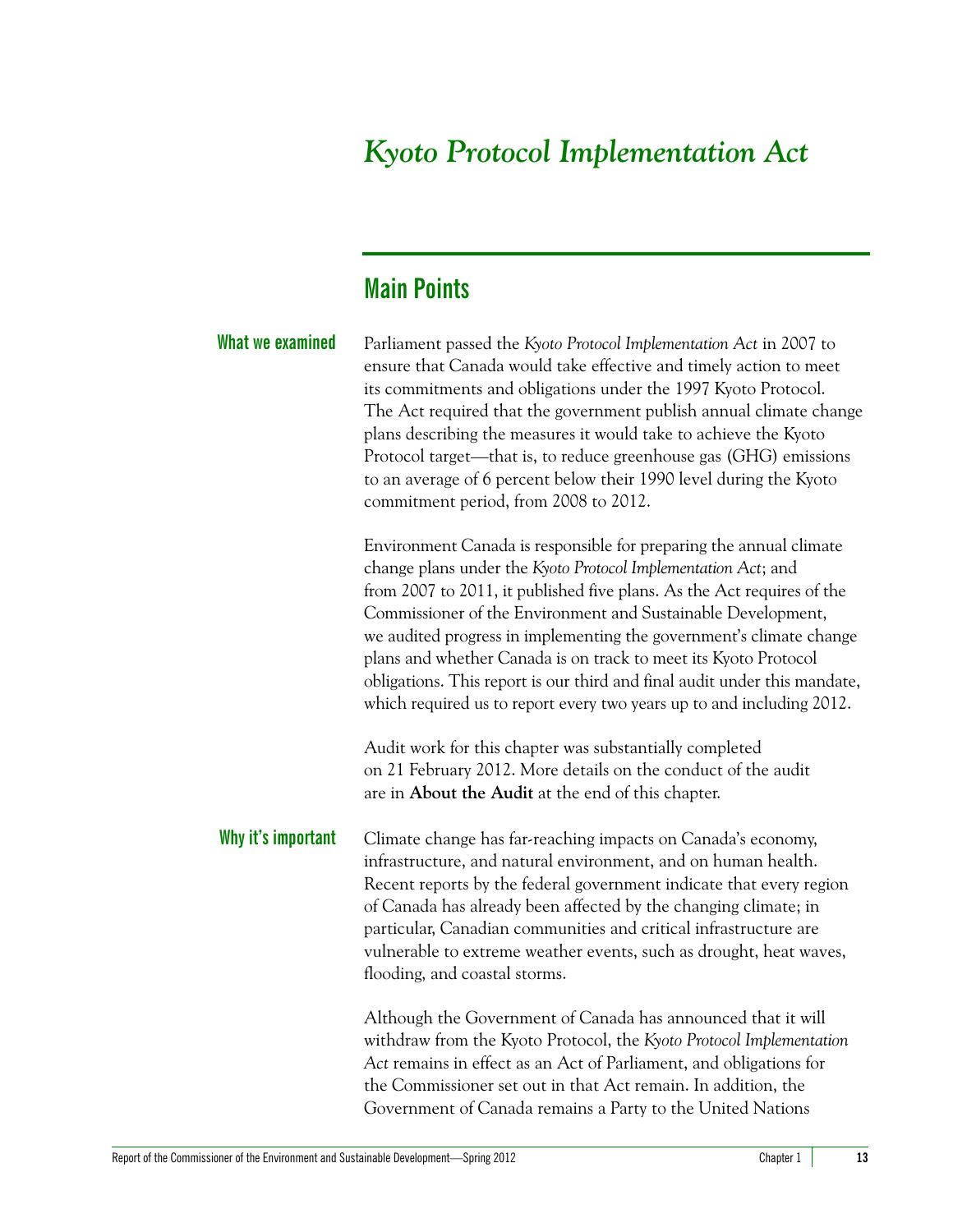Framework Convention on Climate Change and as such remains subject to various reporting mechanisms, including the annual National Inventory Report on GHG emissions.

**What we found** • The 2011 climate change plan provides more information than previous plans. Furthermore, this plan is more explicit than previous plans, as it organizes information on each measure by the requirements set out in subsection 5(1) of the Act.

> **•** The 2011 plan estimates total emission reductions expected for the period 2008–2012 at 27 million tonnes. This estimate has significantly declined since the 2007 plan estimated an expected emission reduction of 282 million tonnes during the same period. According to the 2011 plan, actual reductions in 2008 and 2009 totalled 6 million tonnes.

- **•** Although Environment Canada has provided more information in the 2011 climate change plan where possible, the plan still does not meet the requirements of the Act because the measures it describes will not ensure that Canada meets its greenhouse gas emission reduction obligations under Article 3, paragraph 1, of the Kyoto Protocol.
- **•** If all the measures in the annual climate change plan had been implemented and the total expected reductions in the plan had been achieved, it would still not have been sufficient to meet the government's Kyoto Protocol target. To meet the target, GHG emissions would have to be reduced by an additional 805 million tonnes by 2012.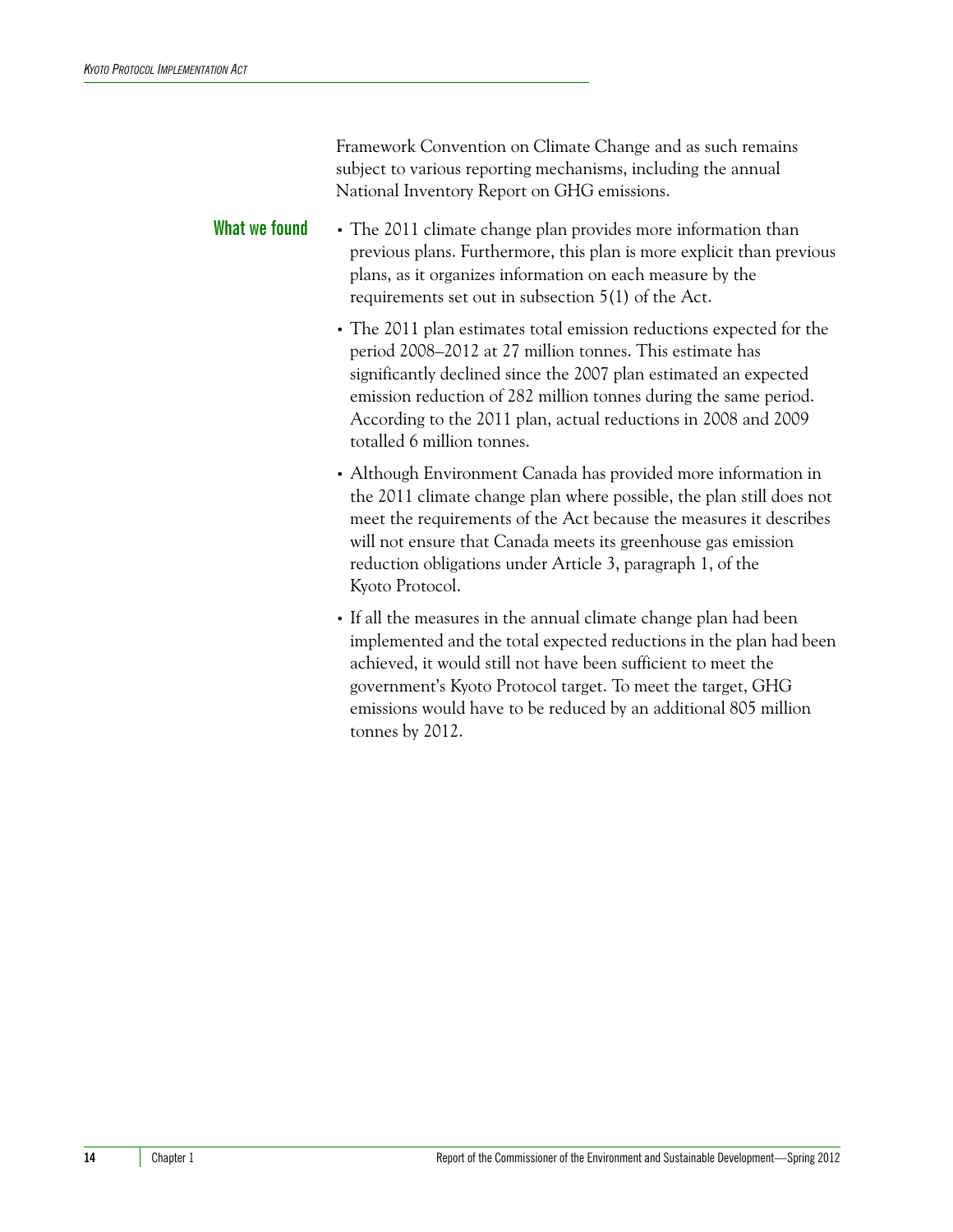### <span id="page-6-0"></span>**Introduction**

**1.1** The Kyoto Protocol was adopted under the United Nations Framework Convention on Climate Change (UNFCCC) in 1997 and contains legally binding commitments for countries to reduce and limit greenhouse gas (GHG) emissions. In 2007, Canada enacted the *Kyoto Protocol Implementation Act* to ensure that Canada takes effective and timely action to meet its obligations under the Kyoto Protocol. The Act requires that the government publish annual climate change plans that describe the measures it intends to take to achieve the emissions target it has committed to under the Kyoto Protocol. That commitment was to reduce GHG emissions to an average of 6 percent below their 1990 level during the five-year Kyoto commitment period from 2008 to 2012. Environment Canada has published five plans to date, one for each year from 2007 to 2011.

**1.2** In December 2011, the Minister of the Environment announced that Canada would be withdrawing from the Kyoto Protocol. This withdrawal is to become effective on 15 December 2012, in accordance with Article 27(2) of the Kyoto Protocol. The Government of Canada has stated that it will, however, remain a Party to the UNFCCC and will continue to prepare the annual **National Inventory Report** on Canada's GHG emissions.

#### <span id="page-6-1"></span>**Mandate of the Commissioner of the Environment and Sustainable Development**

**1.3** Subsection 10.1(1) of the *Kyoto Protocol Implementation Act* requires the Commissioner of the Environment and Sustainable Development to report on progress made in meeting the requirements of the Act:

At least once every two years after this Act comes into force [22 June 2007], up to and including 2012, the Commissioner of the Environment and Sustainable Development shall prepare a report that includes

(*a*) an analysis of Canada's progress in implementing the Climate Change Plans;

(*b*) an analysis of Canada's progress in meeting its obligations under Article 3, paragraph 1, of the Kyoto Protocol; and

(*c*) any observations and recommendations on any matter that the Commissioner considers relevant.

**National Inventory Report**—An annual inventory published by Environment Canada on behalf of the Government of Canada that provides information regarding greenhouse gas emission levels in Canada. The United Nations Framework Convention on Climate Change specifies reporting requirements for the inventory.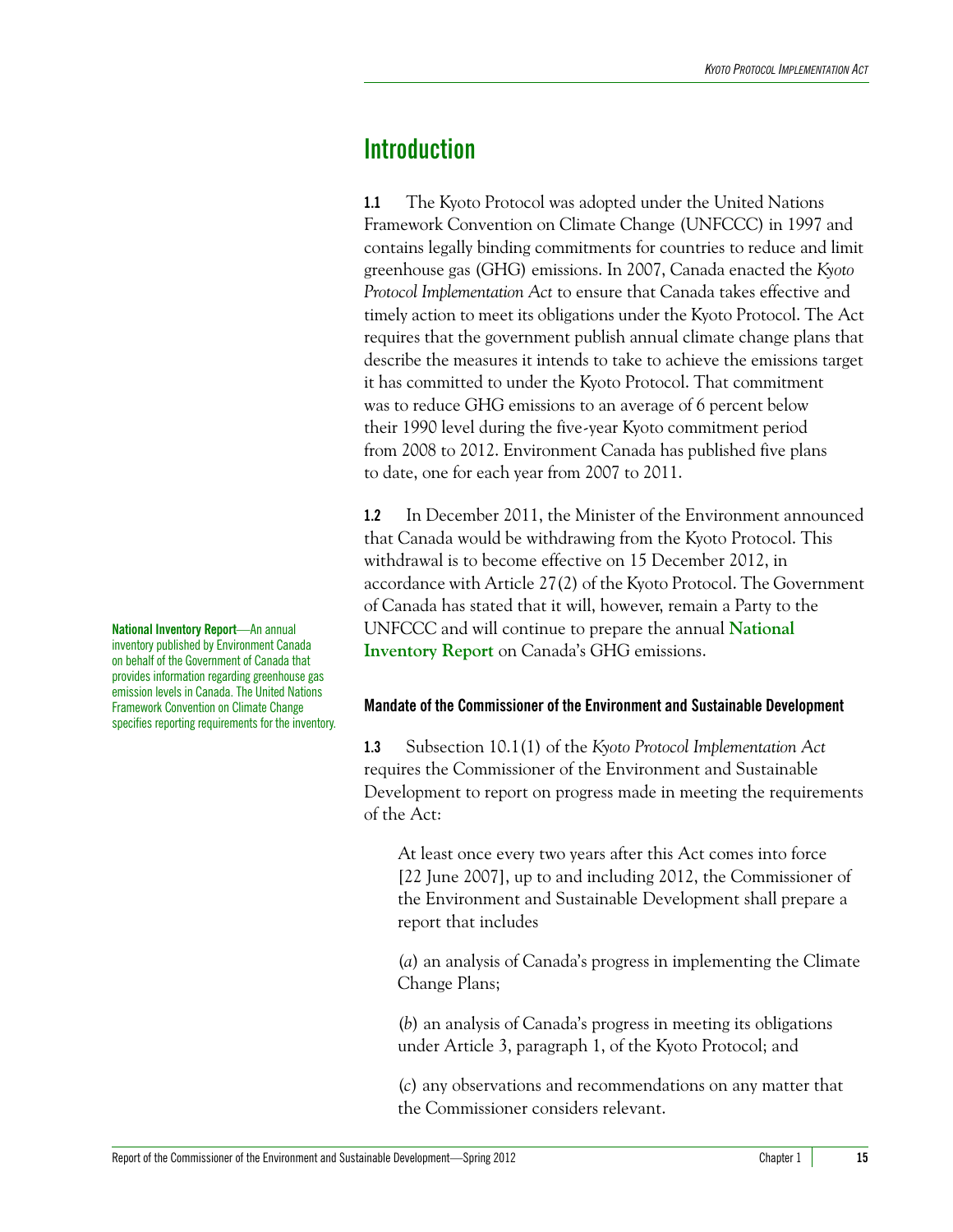### <span id="page-7-0"></span>**Observations**

**1.4** The purpose of the *Kyoto Protocol Implementation Act* is to "ensure that Canada takes effective and timely action to meet its obligations under the Kyoto Protocol." Since 2007, Environment Canada has published five climate change plans in accordance with its obligations under the Act.

**1.5** We analyzed the 2011 climate change plan as well as other documents prepared by Environment Canada, including the 2011 National Inventory Report, to determine if the plan contained all the information required under subsection 5(1) of the Act. We also examined whether Environment Canada had prepared and implemented a plan to meet Canada's obligations to reduce greenhouse gas (GHG) emissions under the Kyoto Protocol.

#### <span id="page-7-1"></span>**Climate change plan The 2011 climate change plan is more complete than previous plans**

<span id="page-7-2"></span>**1.6** The 2011 climate change plan identifies 20 federal government measures intended to reduce greenhouse gas (GHG) emissions. Environment Canada expects that the measures will reduce emissions by 27 million tonnes during the Kyoto commitment period (2008 to 2012). Environment Canada indicates that actual emission reductions total 6 million tonnes for 2008 and 2009, the most recent years for which actual emissions have been published (Exhibit 1.1).

**1.7** The 2011 climate change plan is more explicit than previous plans published under the *Kyoto Protocol Implementation Act*, as it organizes information for each measure by the requirements set out in subsection 5(1) of the Act. Our audit found that the 2011 climate change plan includes more of the information required under subsection 5(1) of the Act than did the previous plans (Exhibit 1.2). For example, in the 2007 climate change plan, only one measure included a date on which it would come into effect (as required under subsection  $5(1)(b)(i)$  of the Act), while in the 2011 plan, all measures included this information. In the 2008 climate change plan, only 20 percent of the measures included a statement indicating whether each measure had been implemented by the date projected (as required under subsection 5(1)(*f*) of the Act). The 2011 plan included such statements for all measures.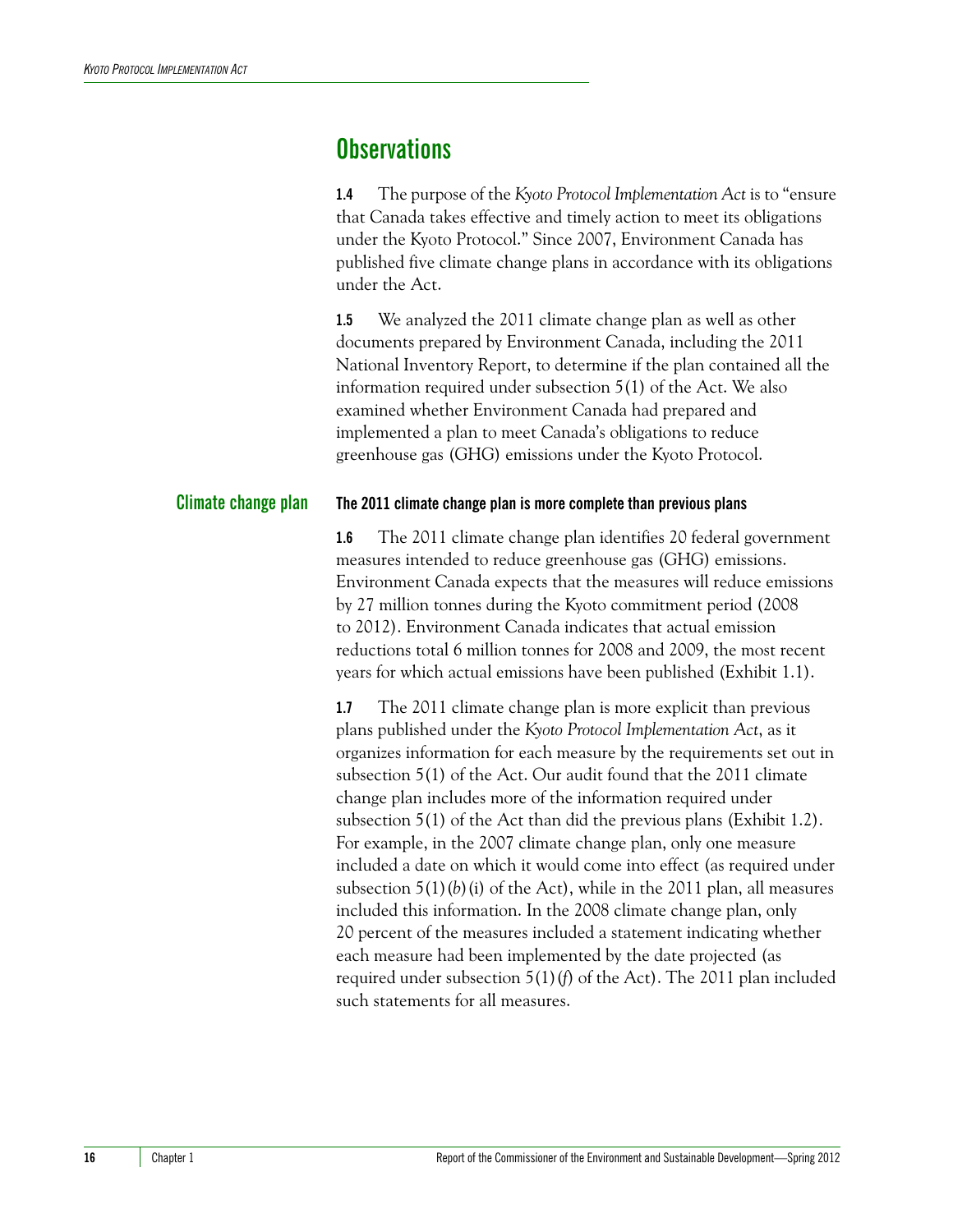|                                                                     | <b>Greenhouse gas emission reduction</b> |             |               |                 |          |                            |
|---------------------------------------------------------------------|------------------------------------------|-------------|---------------|-----------------|----------|----------------------------|
|                                                                     | Actual                                   |             |               | <b>Expected</b> |          | Total<br><b>reductions</b> |
| <b>Measures</b>                                                     | 2008                                     | 2009        | 2010          | 2011            | 2012     | 2008-2012                  |
| Strengthening Energy Efficiency<br><b>Standards</b>                 | 0.09                                     | 0.22        | 0.61          | 1.05            | 1.42     | 3.39                       |
| Reducing Greenhouse Gas Emissions<br>from New Cars and Light Trucks | $\mathbf 0$                              | $\mathbf 0$ | 0.07          | 0.22            | 0.45     | 0.74                       |
| Regulating Renewable Fuels Content                                  | $\mathbf 0$                              | $\Omega$    | 0.03          | 1.3             | 1.65     | 2.98                       |
| Pulp and Paper Green Transformation<br>Program                      | $\overline{0}$                           | $\Omega$    | $0.02*$       | 0.41            | 1.09     | 1.52                       |
| ecoENERGY for Renewable Power                                       | 1.13                                     | 2.19        | 3.9           | 5.6             | 6.0      | 18.82                      |
| ecoENERGY for Renewable Heat                                        | 0.004                                    | 0.01        | 0.02          | 0.03            | 0.03     | 0.094                      |
| ecoENERGY for Buildings and Houses                                  | 0.58                                     | 0.99        | 1.4           | 1.66            | 1.97     | 6.6                        |
| ecoENERGY Retrofit Initiative                                       | 0.29                                     | 0.66        | 1.23          | 1.3             | 1.3      | 4.78                       |
| ecoENERGY for Industry                                              | 0.64                                     | 1.02        | 1.43          | 1.54            | 1.54     | 6.17                       |
| ecoENERGY for Aboriginal and<br>Northern Communities                | $\mathsf{O}\xspace$                      | 0.001       | 0.002         | 0.003           | 0.009    | 0.015                      |
| ecoAUTO Rebate Program                                              | 0.01                                     | 0.01        | 0.01          | 0.01            | 0.01     | 0.05                       |
| Green Levy                                                          | 0.1                                      | 0.14        | 0.17          | 0.2             | 0.23     | 0.84                       |
| ecoENERGY for Personal Vehicles<br>Program                          | 0.08                                     | 0.14        | $0.2^{\circ}$ | 0.21            | 0.21     | 0.84                       |
| ecoMOBILITY                                                         | $\mathbf 0$                              | $\Omega$    | 0.11          | 0.11            | 0.11     | 0.33                       |
| National Vehicle Scrappage Program                                  | 0.001                                    | 0.012       | 0.019         | 0.011           | $\Omega$ | 0.043                      |
| ecoTECHNOLOGY for Vehicles Program                                  | $\Omega$                                 | $0.07**$    | 0.1           | 0.15            | 0.2      | 0.52                       |
| ecoENERGY for Fleets Program                                        | 0.13                                     | 0.26        | 0.38          | 0.41            | 0.41     | 1.59                       |
| ecoFREIGHT Program                                                  | $\Omega$                                 | $0.98**$    | 1.12          | 1.25            | 1.37     | 4.72                       |
| Marine Shore Power Program                                          | $\Omega$                                 | $0.003**$   | 0.004         | 0.004           | 0.004    | 0.015                      |
| Promoting Sustainable Urban Transit                                 | 0.03                                     | 0.03        | 0.03          | 0.03            | 0.03     | 0.15                       |
| <b>Total reductions calculated with</b><br>an integrated model***   | $\overline{2}$                           | 4           | 5             | $\overline{7}$  | 9        | 27                         |

#### **Exhibit 1.1 Measures identified in the 2011 climate change plan included expected and actual greenhouse gas emission reductions (million tonnes)**

\* Actual emissions

\*\* Expected emissions

\*\*\* These numbers are not sums, but were calculated by Environment Canada using its integrated Energy, Emissions and Economy Model for Canada. Source: Environment Canada's Climate Change Plan for the Purposes of the *Kyoto Protocol Implementation Act* (2011); as compiled by Environment Canada.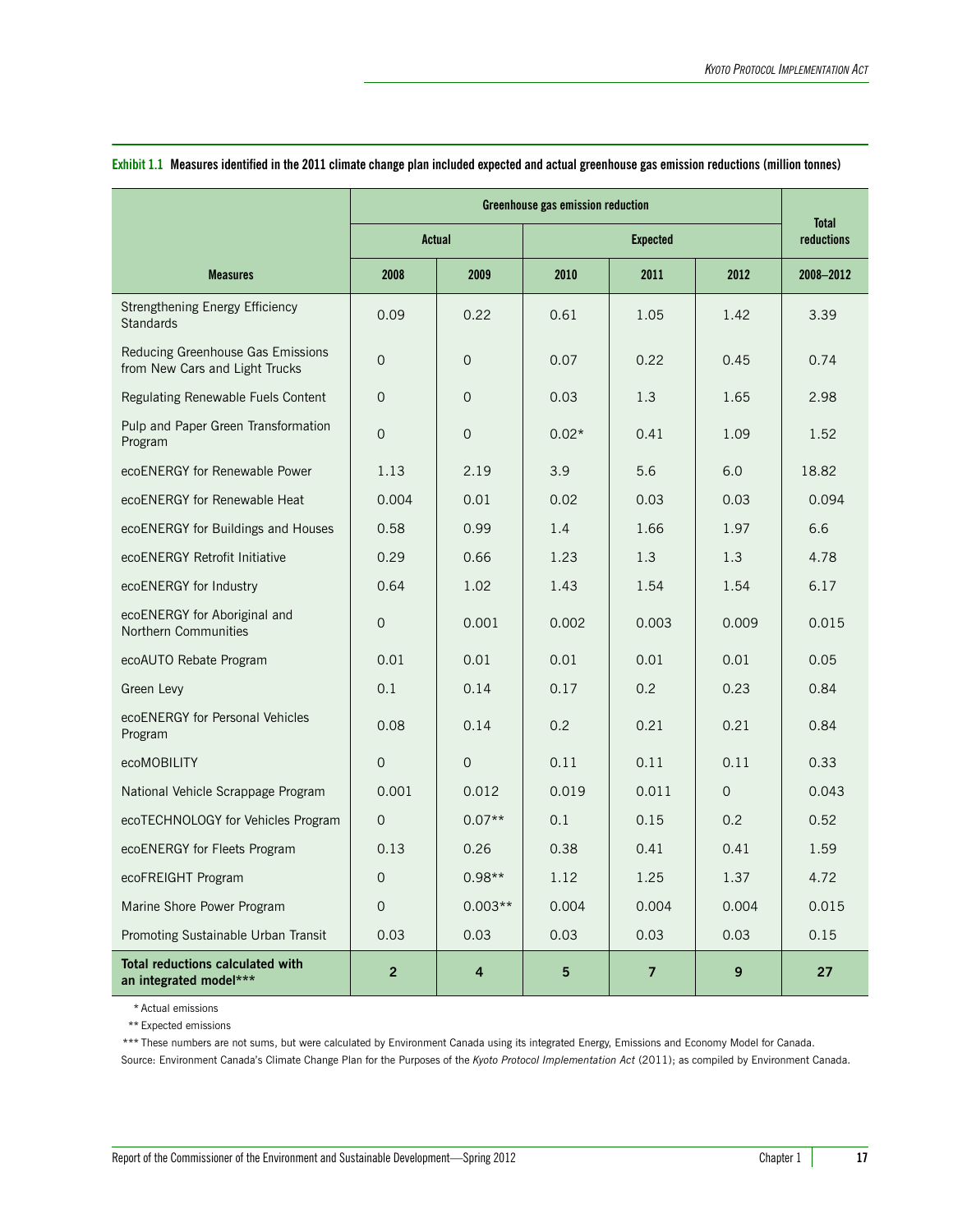**Exhibit 1.2 The 2011 climate change plan contained more of the information required by the** *Kyoto Protocol Implementation Act* **than previous plans**

|                                                                                                                                                                                                                                                                                                                                                                               | Reports of the Commissioner of the Environment and Sustainable Development                                                                                                                                                                                                                                                                                             |                                                                                                                                                                                                                                                                                                                                 |                                                                                                                                                                                                                                                                          |
|-------------------------------------------------------------------------------------------------------------------------------------------------------------------------------------------------------------------------------------------------------------------------------------------------------------------------------------------------------------------------------|------------------------------------------------------------------------------------------------------------------------------------------------------------------------------------------------------------------------------------------------------------------------------------------------------------------------------------------------------------------------|---------------------------------------------------------------------------------------------------------------------------------------------------------------------------------------------------------------------------------------------------------------------------------------------------------------------------------|--------------------------------------------------------------------------------------------------------------------------------------------------------------------------------------------------------------------------------------------------------------------------|
| Requirements of the Kyoto Protocol<br><b>Implementation Act,</b><br>subsection 5(1)                                                                                                                                                                                                                                                                                           | Observations in the 2009 report,<br>Chapter 2, about the 2007 and<br>2008 Climate Change Plans                                                                                                                                                                                                                                                                         | Observations in the 2011 report,<br>Chapter 1, about the 2009 and<br>2010 Climate Change Plans                                                                                                                                                                                                                                  | Observations in the 2012 report,<br>Chapter 1, about the 2011 Climate<br><b>Change Plan</b>                                                                                                                                                                              |
|                                                                                                                                                                                                                                                                                                                                                                               | 5(1) Within 60 days after this Act comes into force and not later than May 31 of every year thereafter until 2013,                                                                                                                                                                                                                                                     | the Minister shall prepare a Climate Change Plan that includes                                                                                                                                                                                                                                                                  |                                                                                                                                                                                                                                                                          |
| (a) a description of the<br>measures to be taken to<br>ensure that Canada meets its<br>obligations under Article 3,<br>paragraph 1, of the Kyoto<br>Protocol.                                                                                                                                                                                                                 | • The plans included<br>measures under each<br>category.                                                                                                                                                                                                                                                                                                               | • The plans included<br>19 measures with expected<br>greenhouse gas (GHG)<br>emission reductions.<br>• A description was provided<br>for each measure.<br>• Neither the 2009 nor the<br>2010 plan indicated that<br>these measures were<br>designed to ensure that<br>Canada meets its obligations<br>under the Kyoto Protocol. | • The 2011 climate change<br>plan contained<br>20 measures to reduce<br>GHG emissions.<br>• A description was provided<br>for each measure.<br>• These measures in the<br>2011 plan will not ensure<br>that Canada meets its<br>obligations under the Kyoto<br>Protocol. |
| (b) for each measure referred<br>to in paragraph (a),<br>(i) the date on which it will<br>come into effect, and<br>(ii) the amount of<br>greenhouse gas emission<br>reductions that have<br>resulted or are expected to<br>result for each year up to<br>and including 2012,<br>compared to the levels in<br>the most recently available<br>emission inventory for<br>Canada; | • The dates (month, year) on<br>which a measure will come<br>or has come into effect are<br>provided for 8 of 19<br>measures in the 2008 plan.<br>• The 2007 plan included a<br>date for only 1 of the<br>19 measures reported.<br>• The plans did not compare<br>GHG reductions for each<br>measure with the most<br>recently available emissions<br>data for Canada. | • In the 2010 plan, all<br>measures included a date<br>when the measure would<br>come into effect.<br>• In the 2009 plan, 10 of<br>19 measures reported an<br>effective date.<br>• The 2009 and 2010 plans<br>each identified 19 measures<br>with expected GHG<br>emission reductions.                                          | • All 20 measures listed a<br>date when they will come<br>into effect and their actual<br>or expected GHG emission<br>reductions.                                                                                                                                        |
| (c) the projected greenhouse<br>gas emission level in Canada<br>for each year from 2008 to<br>2012, taking into account the<br>measures referred to in<br>paragraph $(a)$ , and a<br>comparison of those levels<br>with Canada's obligations<br>under Article 3, paragraph 1,<br>of the Kyoto Protocol;                                                                       | • The plans present the<br>projected total GHG<br>emission levels for Canada<br>during the Kyoto period.<br>However, the plans do not<br>compare these emission<br>levels with Canada's<br>obligations under Article 3,<br>paragraph 1, of the Kyoto<br>Protocol.                                                                                                      | • The projected GHG<br>emission level for each year<br>from 2008 to 2012 was<br>provided in both the 2009<br>and 2010 plans; however,<br>the levels were not explicitly<br>compared by year with<br>Canada's obligation under<br>Article 3, paragraph 1, of<br>the Kyoto Protocol.                                              | • The projected GHG<br>emission level for each year<br>was provided in the 2011<br>plan; however, the levels<br>were not explicitly<br>compared by year with<br>Canada's obligation under<br>Article 3, paragraph 1, of<br>the Kyoto Protocol.                           |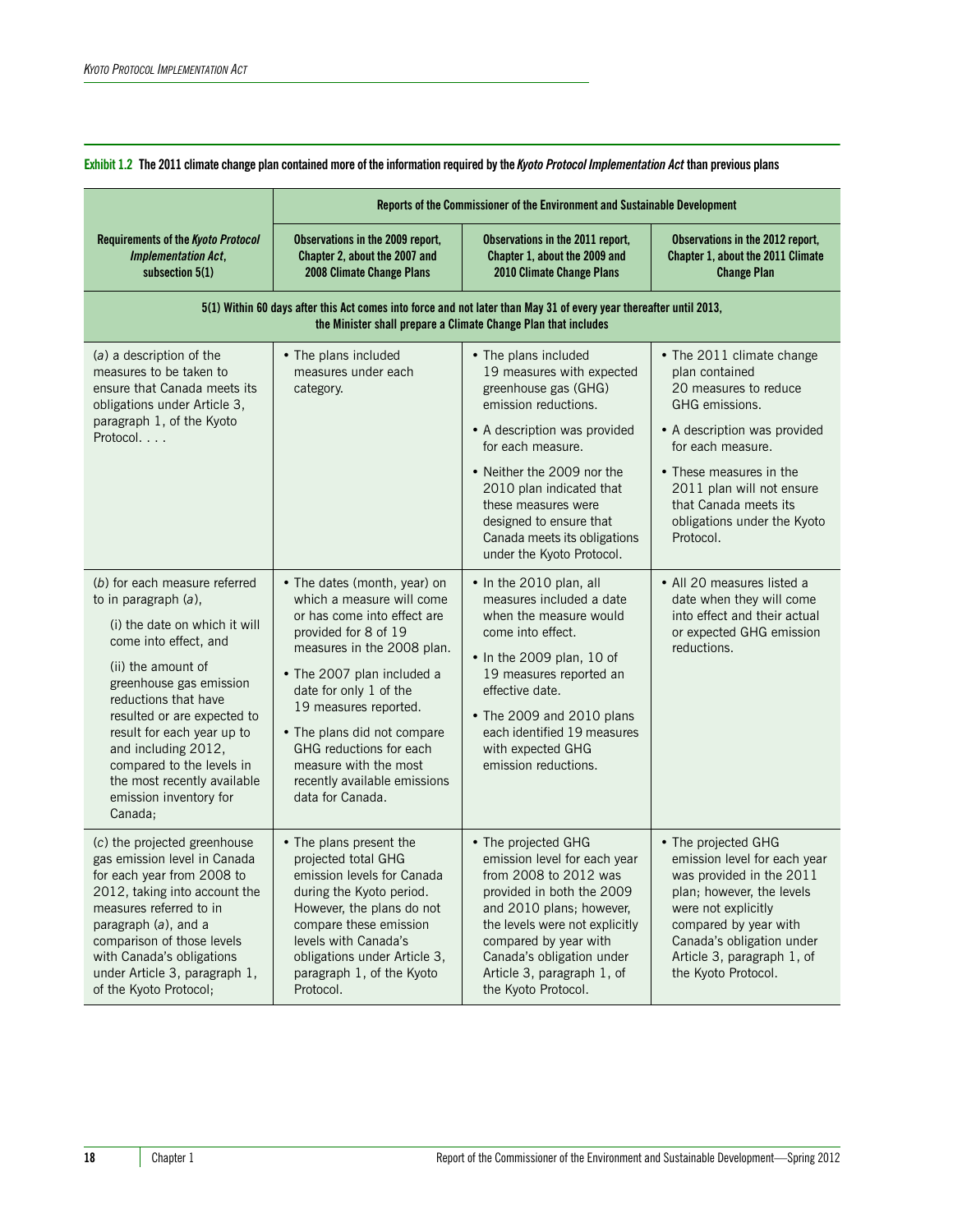|                                                                                                                                                                                                                                                                                                                                                | Reports of the Commissioner of the Environment and Sustainable Development                                                                           |                                                                                                                                                                                                                                                                                                                                                                                                                                                                                                                                                                              |                                                                                                                                                                                                                                                                                                                                                                                                                                                                                                                                                          |  |
|------------------------------------------------------------------------------------------------------------------------------------------------------------------------------------------------------------------------------------------------------------------------------------------------------------------------------------------------|------------------------------------------------------------------------------------------------------------------------------------------------------|------------------------------------------------------------------------------------------------------------------------------------------------------------------------------------------------------------------------------------------------------------------------------------------------------------------------------------------------------------------------------------------------------------------------------------------------------------------------------------------------------------------------------------------------------------------------------|----------------------------------------------------------------------------------------------------------------------------------------------------------------------------------------------------------------------------------------------------------------------------------------------------------------------------------------------------------------------------------------------------------------------------------------------------------------------------------------------------------------------------------------------------------|--|
| <b>Requirements of the Kyoto Protocol</b><br>Implementation Act,<br>subsection 5(1)                                                                                                                                                                                                                                                            | Observations in the 2009 report,<br>Chapter 2, about the 2007 and<br>2008 Climate Change Plans                                                       | Observations in the 2011 report,<br>Chapter 1, about the 2009 and<br>2010 Climate Change Plans                                                                                                                                                                                                                                                                                                                                                                                                                                                                               | Observations in the 2012 report,<br>Chapter 1, about the 2011 Climate<br><b>Change Plan</b>                                                                                                                                                                                                                                                                                                                                                                                                                                                              |  |
|                                                                                                                                                                                                                                                                                                                                                |                                                                                                                                                      | 5(1) Within 60 days after this Act comes into force and not later than May 31 of every year thereafter until 2013,<br>the Minister shall prepare a Climate Change Plan that includes                                                                                                                                                                                                                                                                                                                                                                                         |                                                                                                                                                                                                                                                                                                                                                                                                                                                                                                                                                          |  |
| (d) an equitable distribution of<br>greenhouse gas emission<br>reduction levels among the<br>sectors of the economy that<br>contribute to greenhouse gas<br>emissions;                                                                                                                                                                         | • The plans do not describe<br>how they address equitable<br>distribution.                                                                           | • The 2009 and 2010<br>climate change plans<br>indicated that an analysis<br>had been conducted, and it<br>was determined that there<br>would not be any notable<br>inequities among economic<br>sectors that contribute to<br>GHG emissions. However,<br>we found this conclusion<br>difficult to confirm with the<br>information provided in the<br>plans.<br>• In our view, the information<br>in the 2009 and 2010<br>plans on the equitable<br>distribution of GHG<br>emission reductions does<br>not satisfy the requirement<br>of subsection $5(1)(d)$ of<br>the Act. | • The 2011 climate change<br>plan indicated that an<br>analysis had been<br>conducted, and it was<br>determined that there would<br>not be any notable inequities<br>among economic sectors<br>that contribute to GHG<br>emissions. However, we<br>found this conclusion<br>difficult to confirm with the<br>information provided in the<br>plans.<br>• In our view, the information<br>in the 2011 plan on the<br>equitable distribution of<br>GHG emission reductions<br>does not satisfy the<br>requirement of<br>subsection $5(1)(d)$ of<br>the Act. |  |
| (e) a report describing the<br>implementation of the Climate<br>Change Plan for the previous<br>calendar year; and                                                                                                                                                                                                                             | • Information provided is<br>inconsistent; however,<br>information is provided for<br>all 19 measures in the<br>2008 plan.                           | • The majority of measures<br>included a report describing<br>what had been implemented<br>in the previous year;<br>however, about a quarter of<br>the measures did not<br>provide sufficient detail to<br>be considered as having met<br>this requirement.                                                                                                                                                                                                                                                                                                                  | • All measures in the 2011<br>plan included a report for<br>the implementation of the<br>plan for the previous<br>calendar year.                                                                                                                                                                                                                                                                                                                                                                                                                         |  |
| $(f)$ a statement indicating<br>whether each measure<br>proposed in the Climate<br>Change Plan for the previous<br>calendar year has been<br>implemented by the date<br>projected in the Plan and,<br>if not, an explanation of the<br>reason why the measure was<br>not implemented and how<br>that failure has been or will<br>be redressed. | • A clear statement of<br>whether a measure has<br>been implemented by the<br>date projected is provided<br>for about 20 percent of the<br>measures. | • The majority of measures<br>listed in both the 2009<br>and 2010 plans indicate<br>that the measures were<br>implemented by the date<br>projected. The 2010 plan<br>did not describe how the<br>failure to implement the<br>Regulatory Framework for<br>Industrial Greenhouse Gas<br>Emissions, which was to<br>account for over 85 percent<br>of the GHG emission<br>reductions in the 2009 plan,<br>would be redressed.                                                                                                                                                   | • All measures in the 2011<br>plan indicated that they<br>were implemented by the<br>date projected.                                                                                                                                                                                                                                                                                                                                                                                                                                                     |  |

**Exhibit 1.2 The 2011 climate change plan contained more of the information required by the** *Kyoto Protocol Implementation Act* **than previous plans (continued)**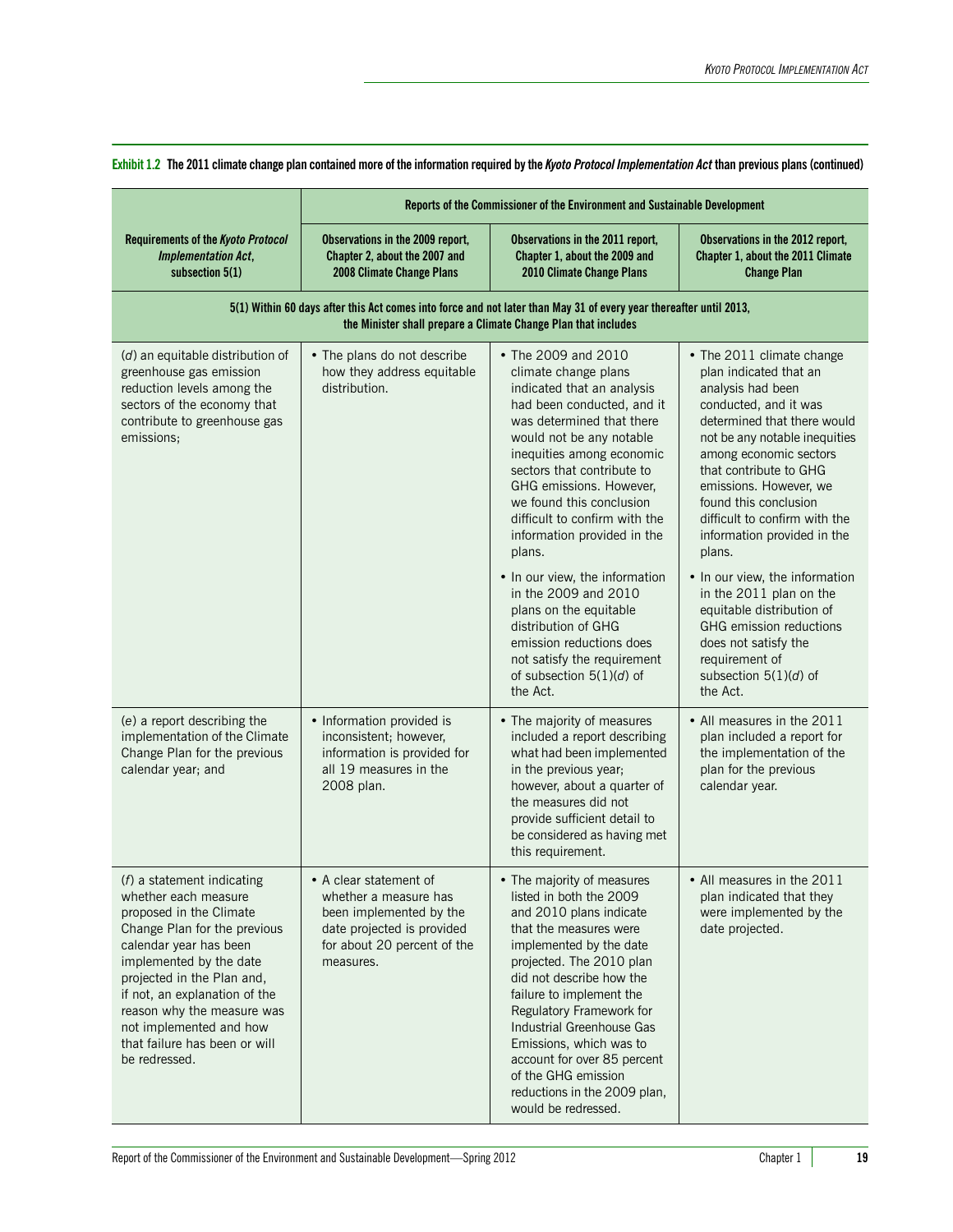**1.8** There are key differences between the 2011 plan and previous plans in terms of both the completeness of information presented as well as what the measures in the plans are expected to achieve:

- **•** All measures included in the 2011 plan stated that they are expected to contribute to GHG emission reductions during the Kyoto commitment period (2008 to 2012). Previous plans contained up to a dozen measures that did not state emission reductions expected during the Kyoto commitment period.
- **•** The 2011 climate change plan did not present any financial information regarding the funding allocated and spent on measures to reduce GHG emissions. Our last audit observed that although over \$9 billion had been allocated to the measures listed in the 2010 climate change plan, financial information was not reported consistently. We recommended that financial information, including funds allocated and spent, be reported for all measures in the annual climate change plans.
- **•** The total expected emission reductions outlined in the 2011 plan for 2008 to 2012 are 27 million tonnes. The 2007 climate change plan expected to reduce emissions during the commitment period by an estimated 282 million tonnes. Compared with 2007, the 2011 climate change plan shows a 90 percent decrease in expected emission reductions.

#### <span id="page-11-0"></span>**Environment Canada's 2011 climate change plan has not met the requirements of the** *Kyoto Protocol Implementation Act*

**1.9** Although we noted improvements since our last audit, we found that the 2011 climate change plan did not

- **•** describe measures to be taken to ensure that Canada meets its Kyoto Protocol obligations,
- **•** explicitly compare expected emission levels by year with Canada's GHG emission obligation in the Kyoto period, and
- **•** include an adequate explanation of how the government calculated an equitable distribution of GHG emission reductions among economic sectors.

**1.10** Since our first audit of Environment Canada's climate change plans, in 2009, we have made nine recommendations to the Department and other responsible departments. These recommendations are listed in the Appendix and ranged from including in the plans all of the information required by the Act, to more effectively quantifying expected and actual GHG emissions and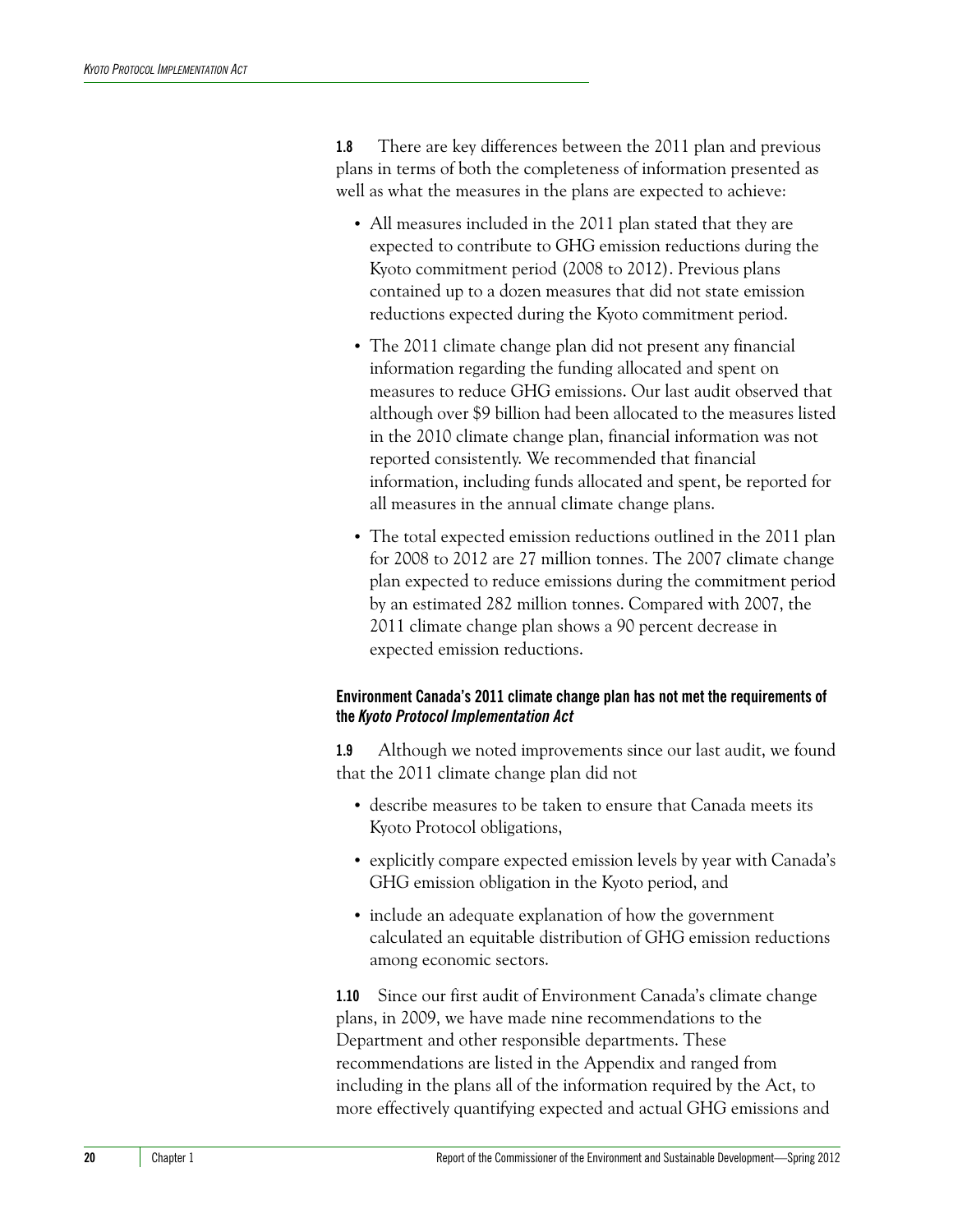financial information. Environment Canada agreed with all but two of our recommendations and took steps to address them. For example, we found in our 2011 audit that Environment Canada made progress in ensuring that uncertainties regarding the quantification of expected emissions were explicit in its reporting (Appendix).

**1.11** Overall, on recommendations that could be satisfied by providing additional information, Environment Canada has made progress. However, because the 2011 plan does not describe measures that will ensure that Canada meets its Kyoto Protocol obligations, the plan does not fully satisfy our recommendations or the requirements of subsection 5(1) of the *Kyoto Protocol Implementation Act*.

#### <span id="page-12-0"></span>**Emissions target Canada will not meet its greenhouse gas emissions target initially agreed to under the Kyoto Protocol**

<span id="page-12-1"></span>**1.12** Ultimately, it is the United Nations Framework Convention on Climate Change (UNFCCC) review and compliance system established under the Kyoto Protocol that will determine, in 2015 and 2016, if Canada and other countries have met their obligations under the protocol. It is not clear how the UNFCCC will assess Canada's progress given that Canada has announced its withdrawal from the Kyoto Protocol. However, the Kyoto Protocol states that "each Party . . . shall, by 2005, have made demonstrable progress in achieving its commitments under this Protocol." Therefore, as in our last audit, we assessed whether Canada was on track to meet its Kyoto Protocol greenhouse gas (GHG) emissions target.

**1.13** Article 3, paragraph 1, of the Kyoto Protocol requires that, between 2008 and 2012, Canada's average GHG emission level should be at least 6 percent below its 1990 emission level. More specifically, this means that for this five-year period, total GHG emissions in Canada should not exceed 2,792 million tonnes. Given the actual emissions for 2008 and 2009 (732 and 690 million tonnes, respectively) as well as the reductions anticipated from the measures in the 2011 plan, GHG emissions are expected to be some 805 million tonnes above Canada's Kyoto Protocol target of 2,792 million tonnes during the 2008 to 2012 period.

**1.14** The 2011 climate change plan states that measures in the plan are expected to reduce GHG emissions by 27 million tonnes over the Kyoto period, and that actual GHG reductions totalled 4 million tonnes in 2009 and 2 million tonnes in 2008. Even if all the measures in the 2011 climate change plan are implemented as planned and achieve the total expected GHG emission reductions, it will not be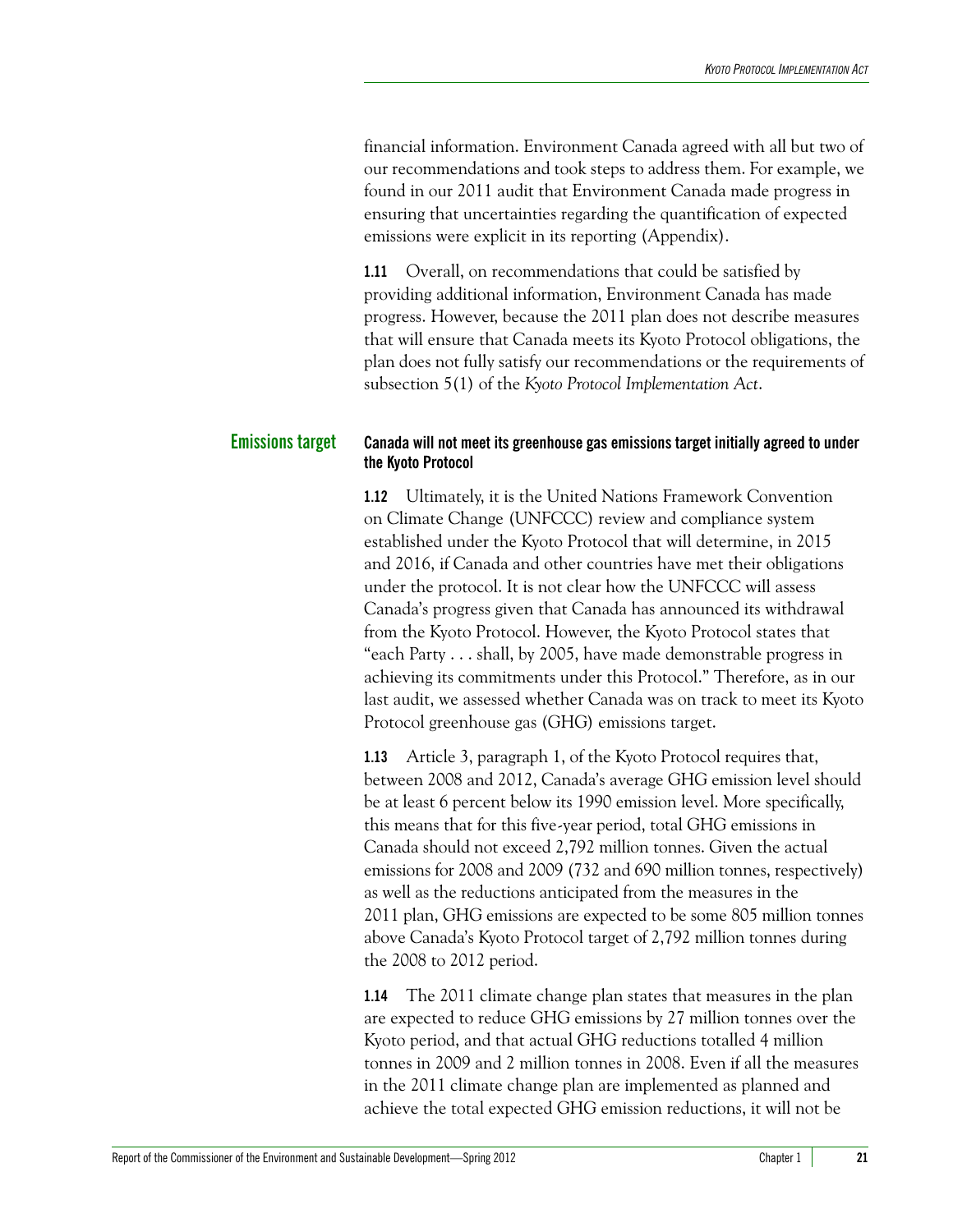sufficient to meet the government's Kyoto Protocol target. Therefore, Canada will not meet its GHG emissions target initially agreed to under the Kyoto Protocol and the *Kyoto Protocol Implementation Act*.

# <span id="page-13-0"></span>**Conclusion**

**1.15** Environment Canada, on behalf of the Minister of the Environment, is responsible for the preparation of the annual climate change plans for the purposes of the *Kyoto Protocol Implementation Act*. Environment Canada has made improvements in reporting requirements in response to recommendations from our 2009 and 2011 audits. These improvements have contributed to a more complete and explicit plan in 2011 as compared with previous plans. However, the 2011 plan is still missing several key elements.

**1.16** In substance, the 2011 plan does not contain measures with greenhouse gas (GHG) emission reductions sufficient to achieve the level required to meet the obligations of the Kyoto Protocol or the *Kyoto Protocol Implementation Act*. According to the 2011 plan, actual reductions in 2008 and 2009 totalled 6 million tonnes. To meet the target, GHG emissions would have to be reduced by an additional 805 million tonnes by 2012.

**1.17** Although Environment Canada has provided more information in the 2011 climate change plan where possible, the plan does not meet the requirements of the Act because its measures will not ensure that Canada meets its GHG emission reduction obligations under Article 3, paragraph 1, of the Kyoto Protocol.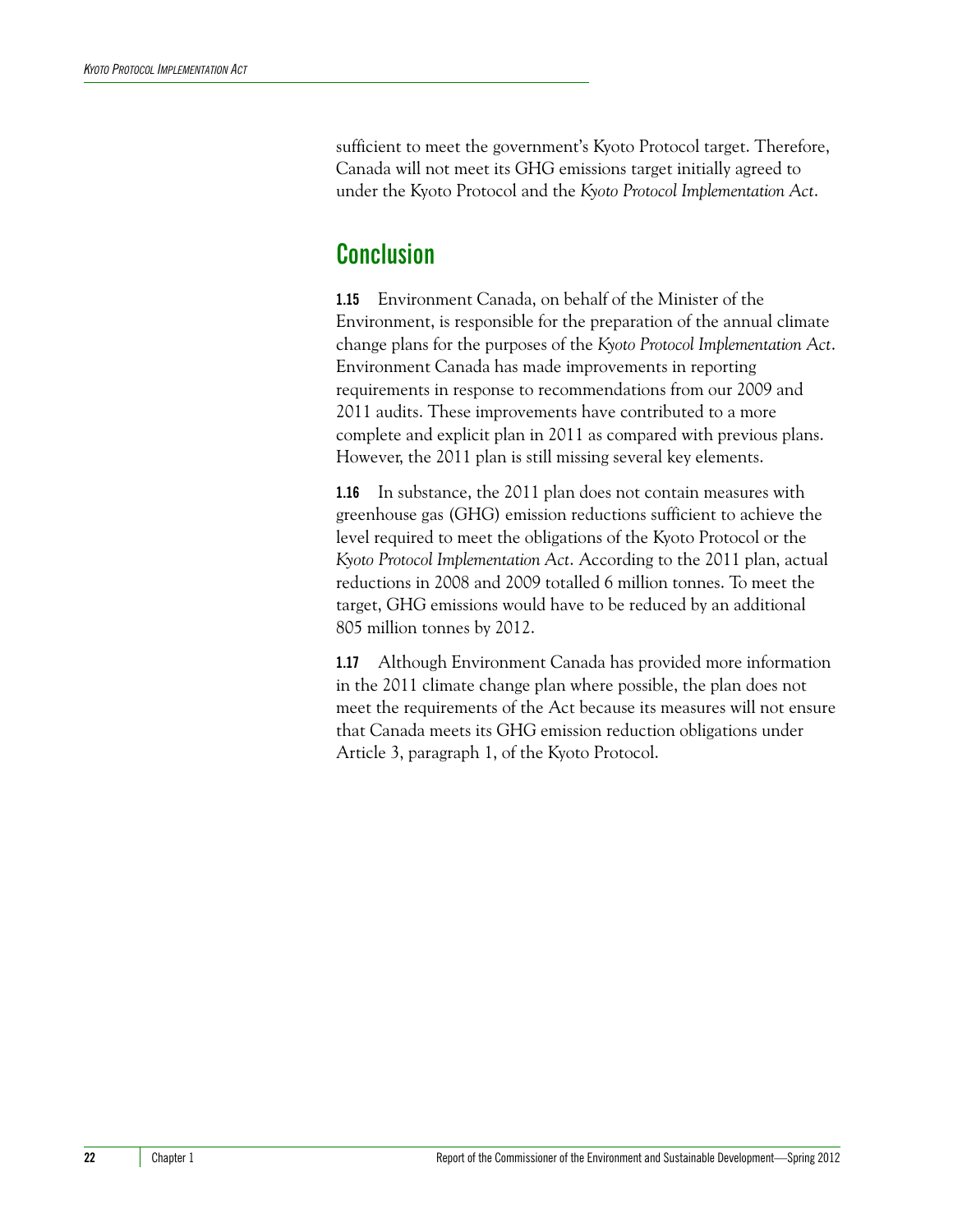# <span id="page-14-0"></span>**About the Audit**

All of the audit work in this chapter was conducted in accordance with the standards for assurance engagements set by The Canadian Institute of Chartered Accountants. While the Office adopts these standards as the minimum requirement for our audits, we also draw upon the standards and practices of other disciplines.

#### **Objectives**

The objective of our audit was to determine whether Environment Canada has prepared and implemented annual climate change plans that meet Canada's greenhouse gas emission reduction obligations under Article 3, paragraph 1, of the Kyoto Protocol (an average of 6 percent below its 1990 level, to be achieved between 2008 and 2012).

#### **Scope and approach**

The audit was conducted pursuant to the requirements of the *Auditor General Act* as well as those of the *Kyoto Protocol Implementation Act*, which came into force on 22 June 2007. These requirements are described in subsection 10.1(1) of the Act and provide that we report on progress in implementing the climate change plans and in meeting the Kyoto Protocol obligations as well as any other matters we consider relevant. Although the government announced on 12 December 2011 that it would withdraw from the Kyoto Protocol, our mandate to conduct this audit remains in place as a result of the Act.

Environment Canada is the entity under audit for this topic due to its responsibilities under the *Kyoto Protocol Implementation Act*, the United Nations Framework Convention on Climate Change, and the Federal Sustainable Development Strategy.

Other federal departments are involved in implementing measures identified in the climate change plans and in meeting Canada's Kyoto target. However, they were not included in this audit.

We interviewed key departmental officials in the National Capital Region. We also interviewed other stakeholders, consulted with experts in the field, and reviewed documentation supplied to us by Environment Canada.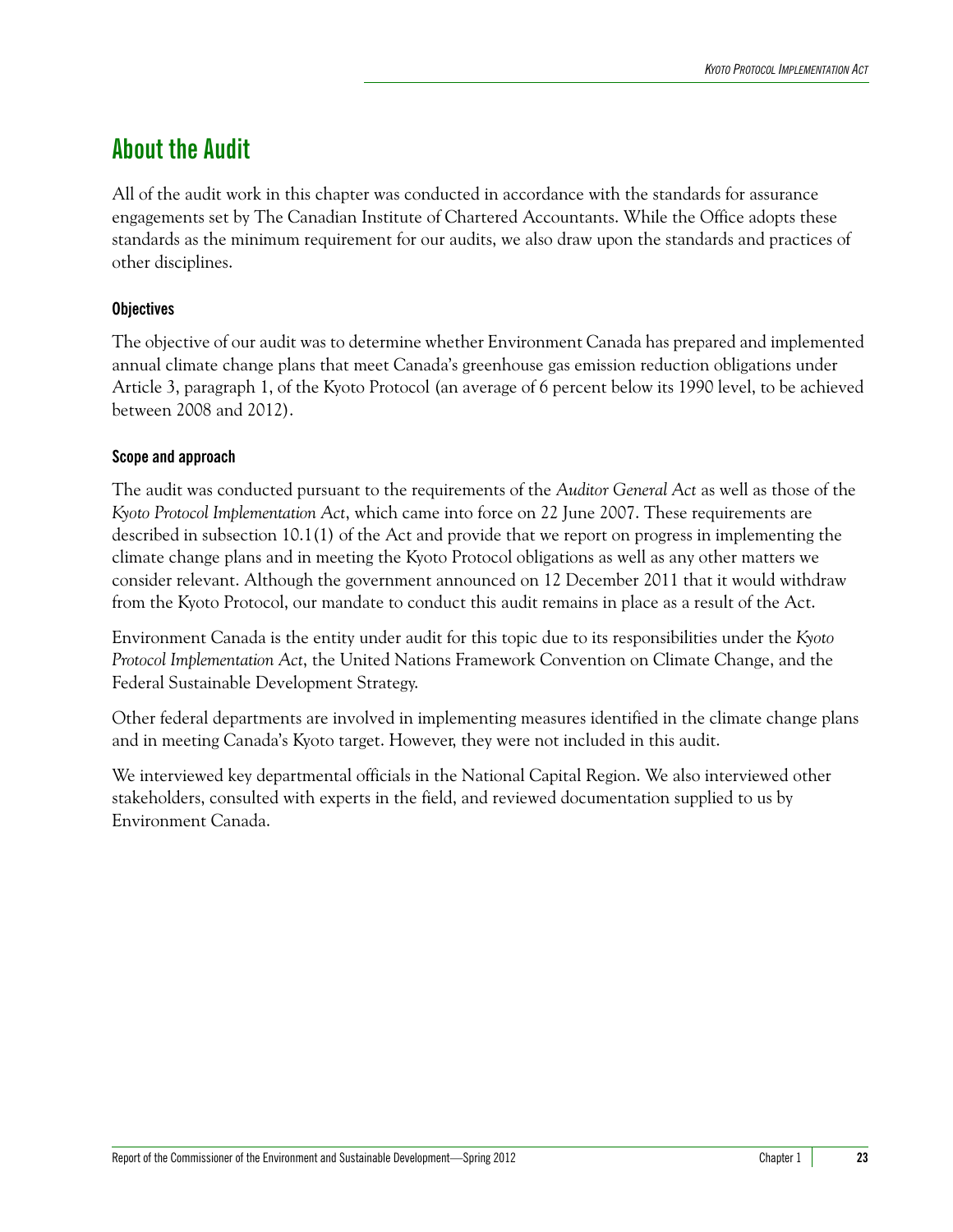#### **Criteria**

| <b>Criteria</b>                                                                                                                                                                                                | <b>Sources</b>                                                                                                        |  |
|----------------------------------------------------------------------------------------------------------------------------------------------------------------------------------------------------------------|-----------------------------------------------------------------------------------------------------------------------|--|
| To determine whether Environment Canada has annual climate change plans that meet Canada's greenhouse gas emission reduction obligations<br>under the Kyoto Protocol, we used the following criteria:          |                                                                                                                       |  |
| The 2011 climate change plan fulfills the requirements of<br>subsection 5(1) of the Kyoto Protocol Implementation Act.                                                                                         | • Kyoto Protocol Implementation Act                                                                                   |  |
| The climate change plans that Environment Canada prepares<br>include measures designed to ensure that Canada meets its<br>obligations under Article 3, paragraph 1, of the Kyoto Protocol.                     | • Kyoto Protocol Implementation Act<br>• Kyoto Protocol                                                               |  |
| The National Inventory Report indicates that Canada is on track<br>to reduce its emissions to an average of 6 percent below its<br>1990 level during the five-year Kyoto commitment period (2008)<br>to 2012). | • Kyoto Protocol Implementation Act<br>• Kyoto Protocol<br>United Nations Framework Convention on Climate Change<br>٠ |  |

Management reviewed and accepted the suitability of the criteria used in the audit.

#### **Period covered by the audit**

The period covered by this audit was May 2007 to December 2011. Although this audit focuses specifically on the 2011 climate change plan, climate change plans have been published annually since 2007, and the commitment period for the Kyoto Protocol is 2008 to 2012. Audit work for this chapter was substantially completed on 21 February 2012.

#### **Audit team**

Principal: Kimberley Leach

Tanya Burger Melissa Miller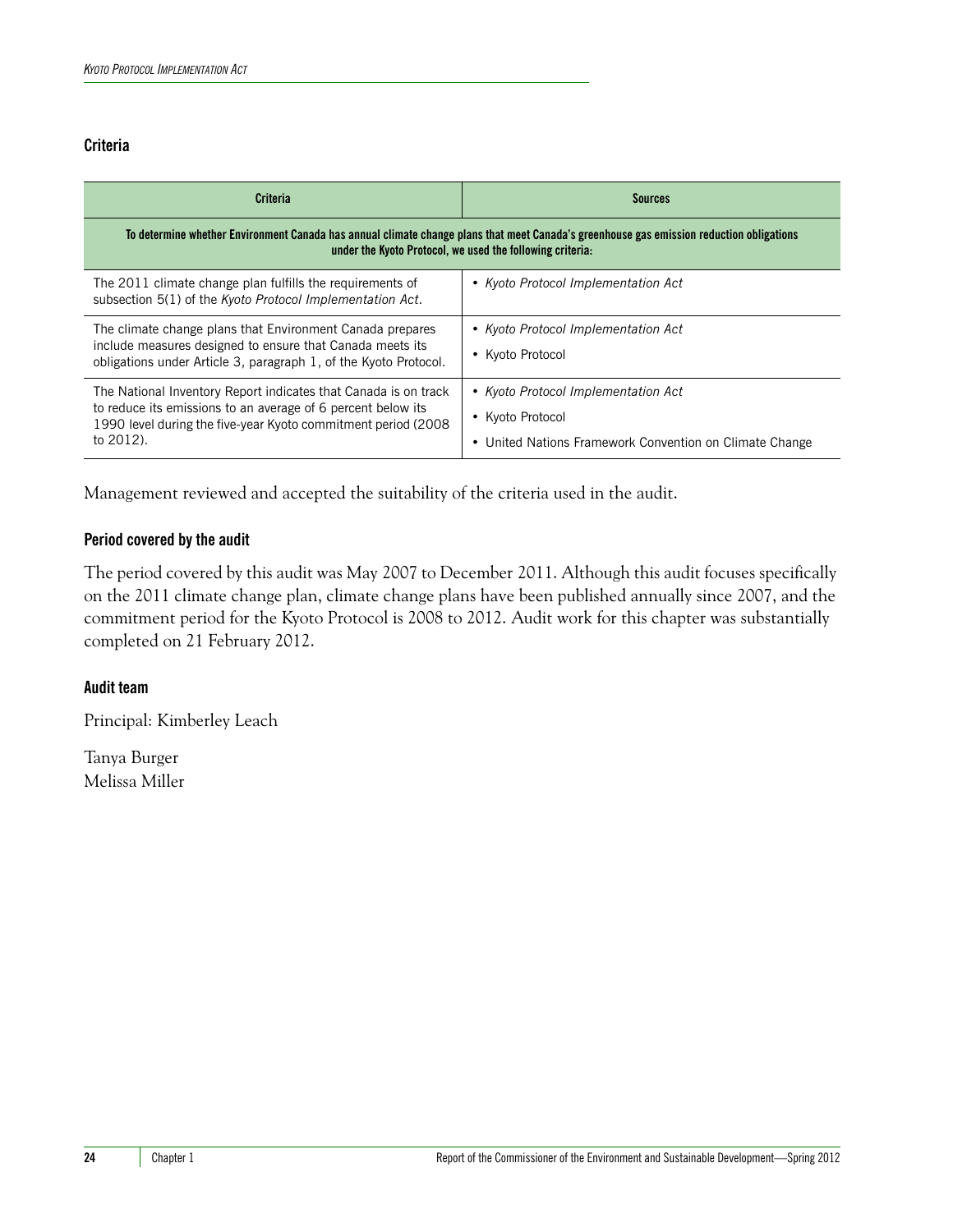<span id="page-16-1"></span><span id="page-16-0"></span>

|  | Appendix List of all recommendations made in audits under the <i>Kyoto Protocol Implementation Act</i> |  |  |  |
|--|--------------------------------------------------------------------------------------------------------|--|--|--|
|--|--------------------------------------------------------------------------------------------------------|--|--|--|

| 2009 Spring Report, Chapter 2, Kyoto Protocol Implementation Act                                                                                                                                                                                                                                                                                                                                                                                                                                                                                                                                                                                                               | 2011 October Report, Chapter 1,<br><b>Climate Change Plans under the Kyoto Protocol</b><br><b>Implementation Act</b>                                                                                                                                                                                                                                                                                                                                                                                                                                                                                                                                                                                                                                                                                                                   |                                                                                                                                                                                                                                                                                                                                                                                                                                 |
|--------------------------------------------------------------------------------------------------------------------------------------------------------------------------------------------------------------------------------------------------------------------------------------------------------------------------------------------------------------------------------------------------------------------------------------------------------------------------------------------------------------------------------------------------------------------------------------------------------------------------------------------------------------------------------|----------------------------------------------------------------------------------------------------------------------------------------------------------------------------------------------------------------------------------------------------------------------------------------------------------------------------------------------------------------------------------------------------------------------------------------------------------------------------------------------------------------------------------------------------------------------------------------------------------------------------------------------------------------------------------------------------------------------------------------------------------------------------------------------------------------------------------------|---------------------------------------------------------------------------------------------------------------------------------------------------------------------------------------------------------------------------------------------------------------------------------------------------------------------------------------------------------------------------------------------------------------------------------|
| <b>Recommendations</b>                                                                                                                                                                                                                                                                                                                                                                                                                                                                                                                                                                                                                                                         | Response to recommendations (summary)                                                                                                                                                                                                                                                                                                                                                                                                                                                                                                                                                                                                                                                                                                                                                                                                  | Follow-up on recommendations                                                                                                                                                                                                                                                                                                                                                                                                    |
| 2.9 Environment Canada should ensure<br>that the next annual climate change plan<br>fulfills all the requirements of<br>subsection 5(1) of the Kyoto Protocol<br>Implementation Act.                                                                                                                                                                                                                                                                                                                                                                                                                                                                                           | Environment Canada accepts this<br>recommendation.<br>Environment Canada will provide further<br>detail regarding effective dates, timelines,<br>and descriptions of program<br>implementation. Further, Environment<br>Canada will more clearly provide a direct<br>comparison of the projected greenhouse<br>gas emission levels for the Kyoto period<br>with Canada's obligations under the<br>Kyoto Protocol. Environment Canada will<br>consider providing additional information<br>on how it arrived at the conclusions on<br>measures regarding just transition for<br>workers and equitable distribution among<br>sectors.                                                                                                                                                                                                    | Environment Canada has made some<br>improvements in the completeness and<br>transparency of the information contained<br>in the climate change plans since 2007.<br>However, the plans are not in compliance<br>with the Act because required information<br>is missing and the measures contained in<br>the plans are not sufficient to achieve the<br>Kyoto Protocol obligations to reduce<br>greenhouse gas (GHG) emissions. |
| 2.19 In accordance with the Kyoto<br>Protocol Implementation Act, the<br>projected greenhouse gas emission levels<br>in Canada for each year from 2008<br>to 2012 should be reported for each<br>measure in the annual climate change<br>plan. Environment Canada should state<br>its expected greenhouse gas emission<br>reductions for the Regulatory Framework<br>for Industrial Greenhouse Gas Emissions<br>in the years that they are most likely to<br>actually occur, rather than in the years<br>that the payment is made to the<br>technology fund and other compliance<br>mechanisms. If this is not done, the<br>Department should explain why in the<br>next plan. | Environment Canada does not accept the<br>recommendation at this time and will<br>explain its approach more completely in<br>the next plan.<br>The Regulatory Framework provides a<br>number of options to industry for meeting<br>these obligations. Therefore, actual in-<br>year reductions may vary from the plan's<br>estimates, depending on the specific<br>compliance options chosen by individual<br>firms. Because the Framework is market-<br>based, it is not possible to establish with<br>certainty which options will be most used<br>by industry, and any such estimate would<br>be heavily dependent on a variety of<br>technical assumptions. However,<br>beginning with the 2009 climate change<br>plan, Environment Canada proposes to<br>explore providing a range of estimates for<br>actual in-year reductions. | We did not follow up on this<br>recommendation. The Regulatory<br>Framework for Industrial Greenhouse Gas<br>Emissions was not implemented and<br>therefore was not included in climate<br>change plans published after 2009.                                                                                                                                                                                                   |
| 2.28 Environment Canada and other<br>responsible departments should describe<br>in the annual climate change plans the<br>quantitative or qualitative uncertainties<br>related to the expected GHG emission<br>reductions of each measure. A range of<br>potential emission reduction levels should<br>be presented for the annual plans as a<br>whole and for the individual measures<br>where possible.                                                                                                                                                                                                                                                                      | Environment Canada accepts this<br>recommendation.<br>Environment Canada will work with other<br>responsible departments to investigate<br>options for presenting a range of expected<br>emissions reductions where feasible and<br>will consider including this information in<br>the plans, beginning with the next plan<br>in 2009.                                                                                                                                                                                                                                                                                                                                                                                                                                                                                                 | Environment Canada and other<br>responsible departments made progress<br>by providing an uncertainty range for<br>most of the individual measures. For the<br>plans as a whole, the uncertainty analysis<br>carried out does not provide a range of<br>GHG reduction estimates.                                                                                                                                                 |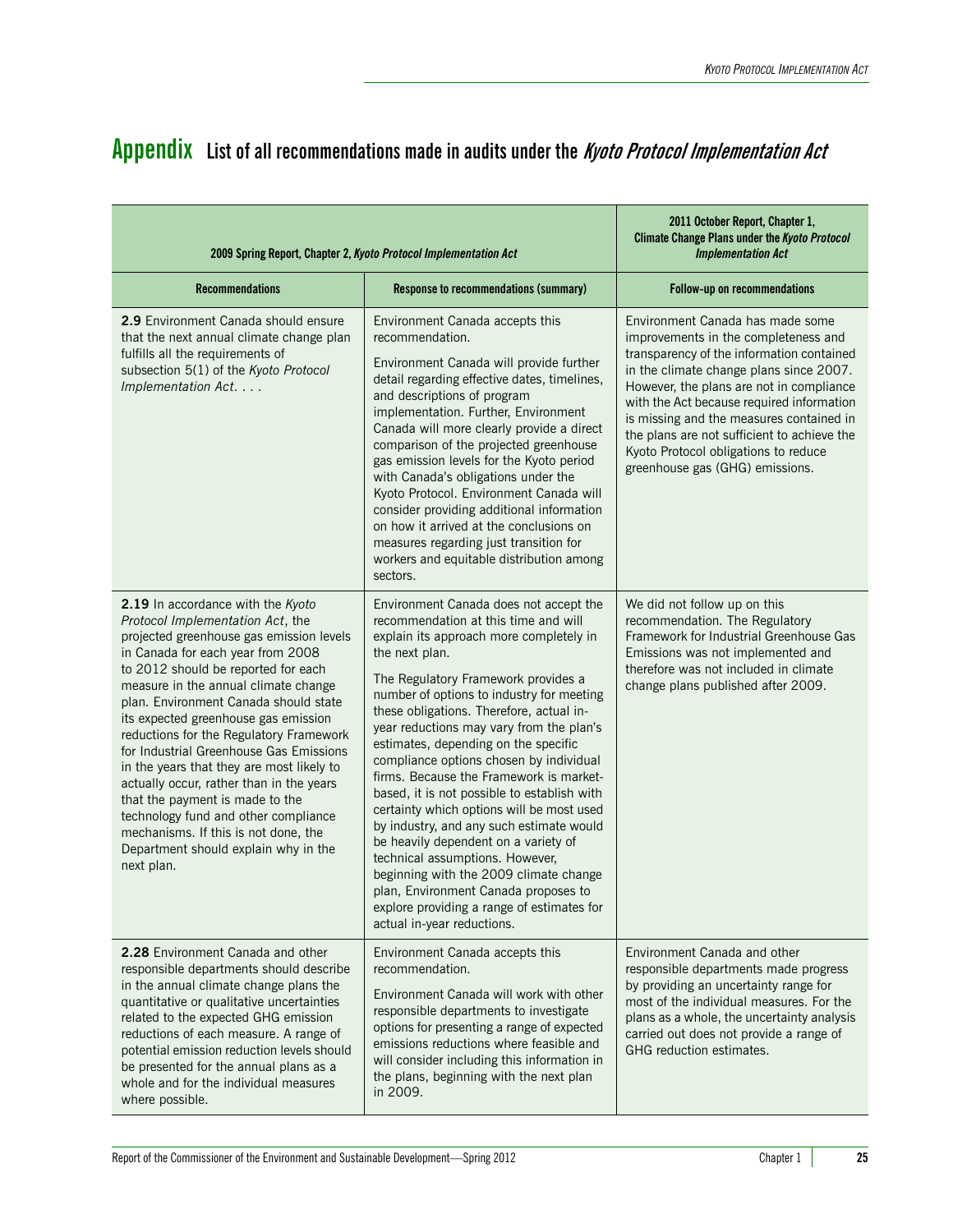| 2009 Spring Report, Chapter 2, Kyoto Protocol Implementation Act                                                                                                                                                                             | 2011 October Report, Chapter 1,<br><b>Climate Change Plans under the Kyoto Protocol</b><br><b>Implementation Act</b>                                                                                                                                                                                                                                                                                                                                                                                                                                                                                                                                                                                                                                                                                                                                                                                                                       |                                                                                                                                                                                                                                                                                                                                                                                                                                                                                                                                                                                    |
|----------------------------------------------------------------------------------------------------------------------------------------------------------------------------------------------------------------------------------------------|--------------------------------------------------------------------------------------------------------------------------------------------------------------------------------------------------------------------------------------------------------------------------------------------------------------------------------------------------------------------------------------------------------------------------------------------------------------------------------------------------------------------------------------------------------------------------------------------------------------------------------------------------------------------------------------------------------------------------------------------------------------------------------------------------------------------------------------------------------------------------------------------------------------------------------------------|------------------------------------------------------------------------------------------------------------------------------------------------------------------------------------------------------------------------------------------------------------------------------------------------------------------------------------------------------------------------------------------------------------------------------------------------------------------------------------------------------------------------------------------------------------------------------------|
| <b>Recommendations</b>                                                                                                                                                                                                                       | Response to recommendations (summary)                                                                                                                                                                                                                                                                                                                                                                                                                                                                                                                                                                                                                                                                                                                                                                                                                                                                                                      | Follow-up on recommendations                                                                                                                                                                                                                                                                                                                                                                                                                                                                                                                                                       |
| 2.34 Environment Canada should clearly<br>indicate how it will measure actual<br>emission reductions for each of the GHG<br>emission reduction measures in the<br>plans. $\ldots$                                                            | Environment Canada accepts this<br>recommendation.<br>For many of the programs that target a<br>range of behaviours and sectors, such as<br>the ecoACTION programs, emission<br>reductions cannot be measured directly;<br>they can only be estimated. The most<br>practical and cost-effective way to<br>calculate greenhouse gas emission<br>reductions from individual measures is to<br>take program data (e.g., reduction in<br>energy used by households or vehicles,<br>increases in renewable energy) and apply<br>reasonable assumptions and methods to<br>estimate the impact of the program on<br>greenhouse gas emissions.<br>Beginning with the 2010 plan, when the<br>first results are known for the Kyoto<br>period (2008-2012), the Government of<br>Canada will provide the estimated<br>emissions reductions achieved for the<br>measures in the plan where it is possible,<br>clearly indicating the methodology used. | In our 2011 audit, we found that 12 of<br>the 19 measures listed in the 2010 plan<br>were reported to have achieved<br>reductions for 2008. All 12 measures<br>included a discussion of the methodology<br>used for measuring GHG reductions.<br>However, we found that there was no<br>comprehensive quality assurance or<br>quality control system across measures<br>and the plan as a whole that was based<br>on established standards. We concluded<br>that it was not therefore possible to know<br>the extent to which the reported actual<br>GHG reductions were credible. |
|                                                                                                                                                                                                                                              | 2011 October Report, Chapter 1, Climate Change Plans under the Kyoto Protocol Implementation Act                                                                                                                                                                                                                                                                                                                                                                                                                                                                                                                                                                                                                                                                                                                                                                                                                                           | 2012 Spring Report, Chapter 1, Kyoto Protocol<br><b>Implementation Act, and Chapter 2, Meeting</b><br><b>Canada's 2020 Climate Change Commitments</b>                                                                                                                                                                                                                                                                                                                                                                                                                              |
| <b>Recommendations</b>                                                                                                                                                                                                                       | Response to recommendations (summary)                                                                                                                                                                                                                                                                                                                                                                                                                                                                                                                                                                                                                                                                                                                                                                                                                                                                                                      | Follow-up on recommendations                                                                                                                                                                                                                                                                                                                                                                                                                                                                                                                                                       |
| 1.42 Environment Canada should ensure<br>that future climate change plans for the<br>purposes of the Kyoto Protocol<br>Implementation Act contain all the<br>information required by the Act or clearly<br>state why the plans do not do so. | Agreed. Environment Canada has made<br>significant annual improvements to the<br>plans and produces a comprehensive and<br>detailed document that reflects the<br>government's commitment to comply<br>with the Kyoto Protocol Implementation<br>Act's information requirements to the<br>furthest extent possible.<br>The Commissioner of the Environment<br>and Sustainable Development has<br>identified specific areas where there is<br>room for further improvement, such as<br>strengthening details on implementation<br>of measures. The Department, with the<br>contribution of responsible departments,<br>will seek to address these issues,<br>beginning with the plan for 2011.                                                                                                                                                                                                                                              | The 2011 climate change plan is more<br>explicit as it organizes information for<br>each measure by the requirements under<br>subsection 5(1) of the Act and it includes<br>more of the information required.<br>However, the 2011 plan is still missing<br>several key elements.<br>Refer to Exhibit 1.2 for additional details.                                                                                                                                                                                                                                                  |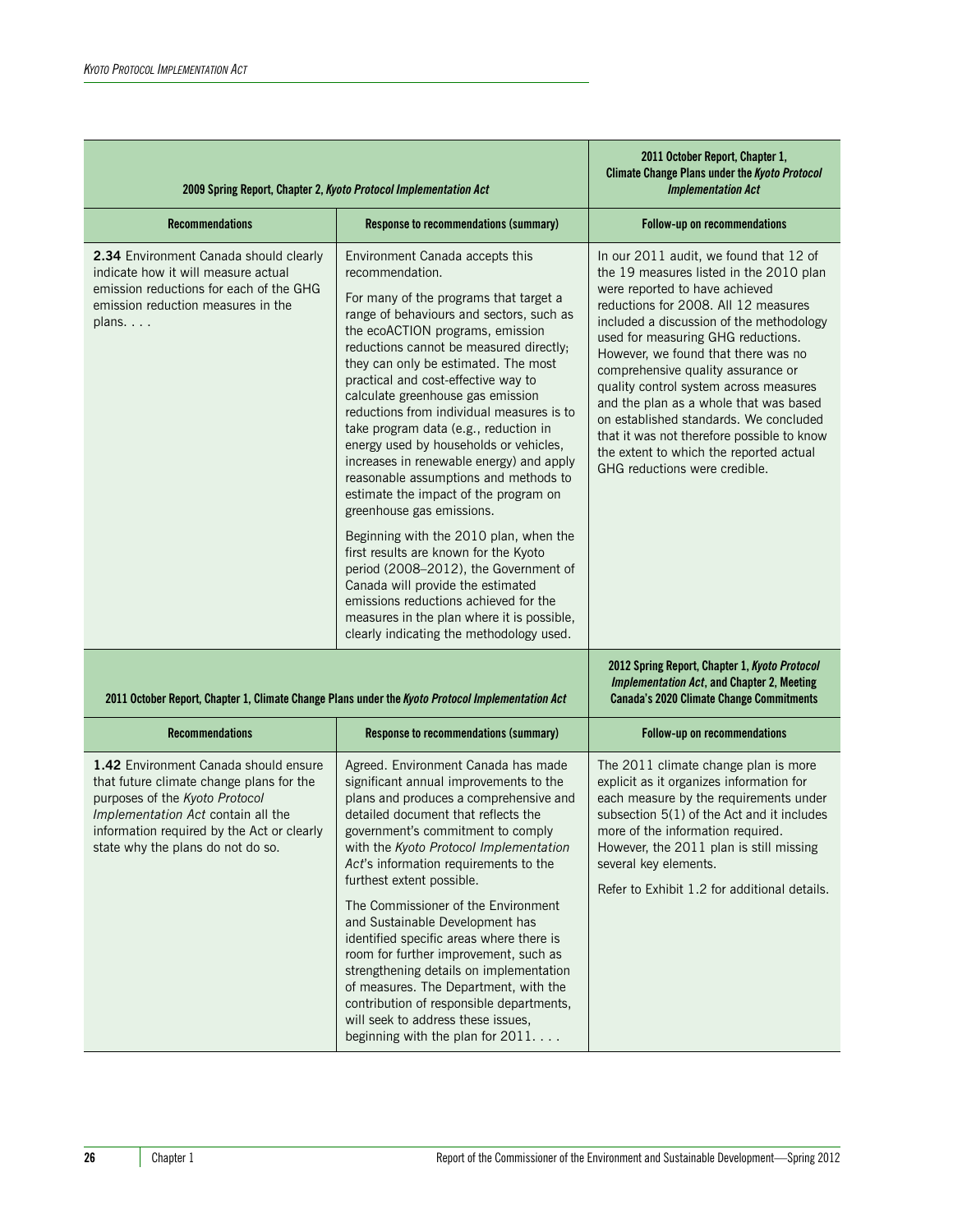**2012 Spring Report, Chapter 1,** *Kyoto Protocol* 

| 2011 October Report, Chapter 1, Climate Change Plans under the Kyoto Protocol Implementation Act                                                                                                                                                                                                                                                                                                                                                                                                                                          | <b>Implementation Act, and Chapter 2, Meeting</b><br><b>Canada's 2020 Climate Change Commitments</b>                                                                                                                                                                                                                                                                                                                                                                                                                                                                                                                                                                                                                                                                                                                                                                                                  |                                                                                                                                                                                                                                                                                                                                                   |
|-------------------------------------------------------------------------------------------------------------------------------------------------------------------------------------------------------------------------------------------------------------------------------------------------------------------------------------------------------------------------------------------------------------------------------------------------------------------------------------------------------------------------------------------|-------------------------------------------------------------------------------------------------------------------------------------------------------------------------------------------------------------------------------------------------------------------------------------------------------------------------------------------------------------------------------------------------------------------------------------------------------------------------------------------------------------------------------------------------------------------------------------------------------------------------------------------------------------------------------------------------------------------------------------------------------------------------------------------------------------------------------------------------------------------------------------------------------|---------------------------------------------------------------------------------------------------------------------------------------------------------------------------------------------------------------------------------------------------------------------------------------------------------------------------------------------------|
| <b>Recommendations</b>                                                                                                                                                                                                                                                                                                                                                                                                                                                                                                                    | <b>Response to recommendations (summary)</b>                                                                                                                                                                                                                                                                                                                                                                                                                                                                                                                                                                                                                                                                                                                                                                                                                                                          | Follow-up on recommendations                                                                                                                                                                                                                                                                                                                      |
| 1.43 Environment Canada and<br>departments responsible for implementing<br>measures in the climate change plans<br>should include an explanation in the plans<br>of how measures not implemented will be<br>redressed in terms of greenhouse gas<br>emission reductions.                                                                                                                                                                                                                                                                  | Agreed. When measures for the previous<br>calendar year have been delayed or not<br>implemented, departments will provide a<br>clear explanation for the change in<br>implementation status.                                                                                                                                                                                                                                                                                                                                                                                                                                                                                                                                                                                                                                                                                                          | The measures in the 2011 climate<br>change plan were implemented from the<br>previous year; therefore, there was no<br>need for an explanation regarding redress<br>of lost greenhouse gas emission<br>reductions.                                                                                                                                |
| 1.81 Environment Canada should ensure<br>that future climate change plans are<br>supported by an appropriate<br>management accountability and reporting<br>framework that includes<br>• clear roles and responsibilities,<br>• clear goals and objectives for the plans<br>and for the measures.<br>• an evaluation strategy, and<br>• ongoing performance measurement<br>that includes transparent financial<br>reporting and quality assurance on<br>greenhouse gas emissions and<br>reductions reported.                               | Agreed. The new Federal Sustainable<br>Development Strategy (FSDS) provides a<br>management and reporting instrument<br>that will outline much of the information<br>recommended by the Commissioner of<br>the Environment and Sustainable<br>Development.<br>In linking to the government's expenditure<br>planning and reporting system, it also<br>makes transparent the resources<br>associated with climate change<br>initiatives. Finally, the FSDS uses the<br>Canadian Environmental Sustainability<br>Indicators to measure, monitor, and<br>report on progress. The FSDS will<br>augment core management accountability<br>and reporting instruments operating<br>outside of the Act. These include annual<br>reports on plans and priorities,<br>departmental performance reports, and<br>the evaluation plans of departments<br>consistent with Treasury Board's Policy<br>on Evaluation. | The 2011 climate change plan did not<br>contain any new references to the<br>elements of a management accountability<br>and reporting framework cited in the<br>recommendation, nor did the 2011 plan<br>contain any references to the new Federal<br>Sustainable Development Strategy, which<br>was cited in response to this<br>recommendation. |
| 1.82 Environment Canada should ensure<br>that requirements for the reporting of<br>financial information by departments<br>responsible for implementing and<br>reporting on measures in the climate<br>change plans are clear and consistent.<br>These departments should ensure that<br>this financial information is provided in a<br>timely manner. Environment Canada<br>should ensure that financial information,<br>including all funds allocated and spent, is<br>reported for all measures in the annual<br>climate change plans. | Disagreed. Environment Canada does not<br>accept this recommendation. The Kyoto<br>Protocol Implementation Act does not<br>include any requirement for financial<br>reporting in the annual plans. Further,<br>these instruments of financial reporting<br>will be supplemented by additional<br>reporting to Parliament under the new<br>Federal Sustainable Development<br>Strategy.                                                                                                                                                                                                                                                                                                                                                                                                                                                                                                                | The 2011 Climate Change Plan did not<br>report financial information for any of the<br>measures listed in the plan.                                                                                                                                                                                                                               |